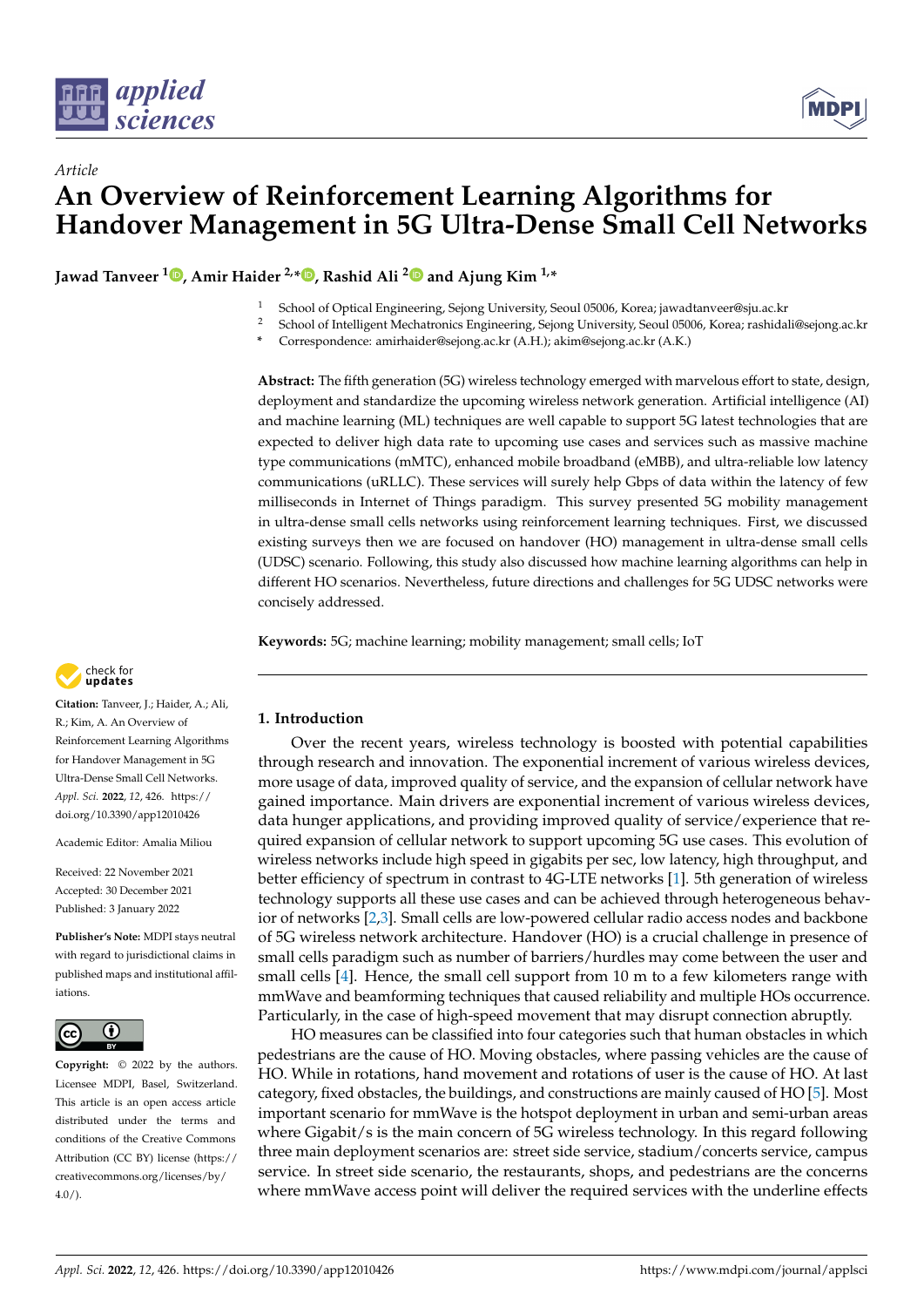of interference and signals blockage by large obstacles [\[6\]](#page-20-1). In campus/concerts type, the focus is the gathering places like seminar halls, concerts galleries, and hallways around meeting/classrooms etc. while in the case of stadiums such as football, tennis, cricket, rugby, and arena require high data rate for upcoming virtual, augmented, and mixed reality services.

Multiple technologies for 5G communication include massive multiple input multiple output (mMIMO), millimeter wave communication (mmWave), self-organized network (SON) and ultra-dense network (UDN) supports all these mentioned scenarios [\[7](#page-20-2)[,8\]](#page-20-3). In 5G technologies, service operators and vendors experience different challenges for HO implementation. First challenge is imprecise signal measurement in which the bandwidth and frequency of mmWave is high which is essential to increase the capacity of network communication system. The signal path loss becomes high at high frequency bands due to atmospheric conditions, low diffraction around the walls or obstacles and rain absorption. These factors reduce the range of the signal. Moreover, signals operating at high frequency band can become a victim of fading easily which in turn creates error, lowering the overall switching rate of HO or unnecessary roaming. At all, it will reduce the customer's experience. The next challenge is immediate HO where the size of the radius cell is smaller than the standard size in the UDN architecture. In every small cell, the total time interval of the user equipment becomes relatively small and caused frequent HOs. As a result, the overlapping time of two terminals also becomes relatively low. At last, 5G does not contain same network layers and technologies in contrast to 4G and 3G network communication and both vertical and horizontal HO process embrace HO issues in 5G [\[9,](#page-20-4)[10\]](#page-20-5). Beside these challenges, there are number of other challenges exists due to heterogeneous communication behavior of network, merging of 5G technologies, and optimized automation of existing processes. Figure [1](#page-1-0) shows the 5G NR communication system under the consideration of heterogeneous environment and required use cases i.e., eMBB, uRLLC, mMTC.

<span id="page-1-0"></span>

**Figure 1.** 5G NR Communication System.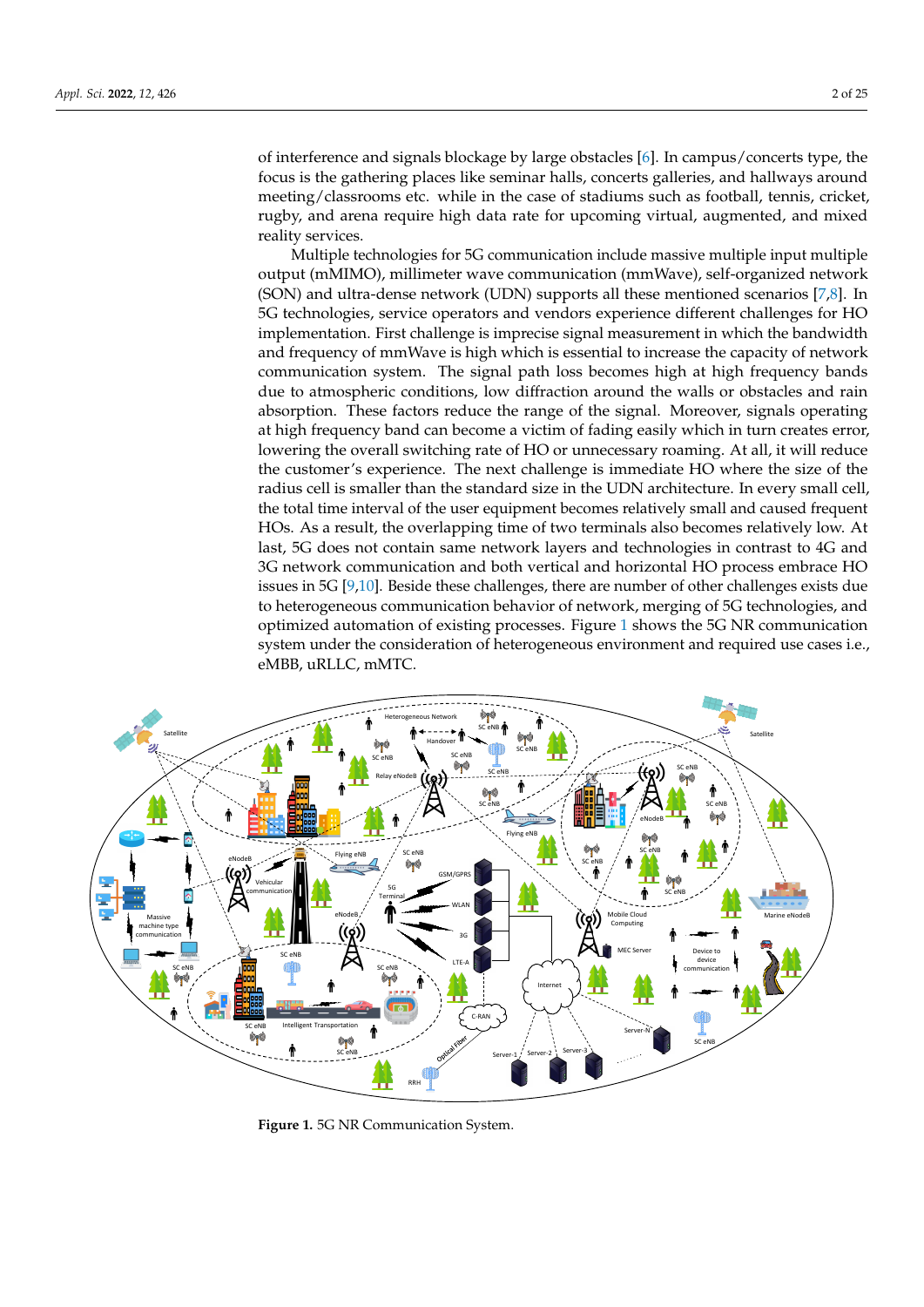## *1.1. Motivation*

Recently, several achievements and accomplishments have been perceived in the field of 5G mobile communication. This motivation encouraged many researchers and scholars to explore the machine learning techniques and its applications in the domains of upcoming wireless technology to help the communication system more intelligently. Deep reinforcement learning (DRL), convolutional and deep neural networks received more attention than basic algorithms. Their powerful optimization and convergence properties to make powerful 5G mobile communication system particularly in the case of UDSC networks.

# *1.2. Contribution*

In this paper, a survey of HO management in 5G UDSC networks based on machine learning algorithms is presented. Summary of the contribution of this paper follows as: (1) a survey on HO management in 5G UDSC networks based on machine learning algorithms is provided. (2) A comparative analysis of machine learning based mobility management schemes is presented. (3) Comparative analysis identified and hits several open research challenges and future directions that must be acute for further wireless networks.

## *1.3. Road Map of the Survey*

This paper presents a comprehensive review and analysis of machine learning based provisioning techniques for HO management in 5G UDSC networks environment. All included published papers are more closely to near future, many acronyms and symbols are used, tables and figures are also presented in the paper. The remainder of this paper is organized as follows. In Section [2,](#page-2-0) we provide the related surveys and summary of related surveys articles. In Section [3,](#page-4-0) we provide the preliminaries for 5G UDSC networks and the architectures as well as the mobility management and HO signaling, procedure, types, and requirements. Section [4](#page-12-0) provides a discussion about how machine learning based algorithms helps HO management in 5G UDSC networks, we discussed reward base, policy based, values base strategies. We also present comparative summary of machine learning based HO management algorithms in this section. Then in Section [4,](#page-12-0) we present challenges and future direction in details and provide possible solutions. Finally, Section [5](#page-16-0) concludes the paper.

## <span id="page-2-0"></span>**2. Related Surveys**

Number of surveys on mobility management in 5G wireless communication had already been published and cited in Table [1.](#page-3-0) In [\[11\]](#page-20-6), the survey reviews key mobility elements i.e., HO, cell selection, cell reselection and challenges of cellular communication due to transmitted power discrepancy and coverage area of cells in heterogeneous network (HetNet) deployment. Authors also introduces algorithms and strategies to mitigate these challenges. In [\[12\]](#page-20-7), authors review the applications of DRL in modern cellular networks such as Internet of Things (IoT) and unmanned aerial vehicle (UAV) networks. Authors describe how network entities (UE, Drone) learn optimal policies for i.e., HO and offloading decision, cell and channel selection and reselection, reliable connectivity of multi-UAV network, and mobility pattern with the help of DRL. In [\[13\]](#page-20-8), authors discussed research issues such as mobility management, resource allocation, data offloading and ultra-reliable lowlatency communication (uRLLC) in multi-agent reinforcement learning (RL) framework for vehicle-to-everything (V2X) scenarios. Authors also discussed the prospective applications of MARL framework for decentralization and scalability in optimal decision policy. In [\[14\]](#page-20-9), authors review the fundamentals of machine learning in 5G networks applications, i.e., small cells and heterogeneous networks, massive MIMO, massive MTC, energy harvesting, smart grid, and so on. Authors also emphasize the usage of machine learning algorithms for the future networks to explore the advance applications and services. In [\[15\]](#page-20-10), authors present comprehensive review on 5G enabling technologies with UD networks. Authors also discuss the research challenges in intelligent management techniques and back haul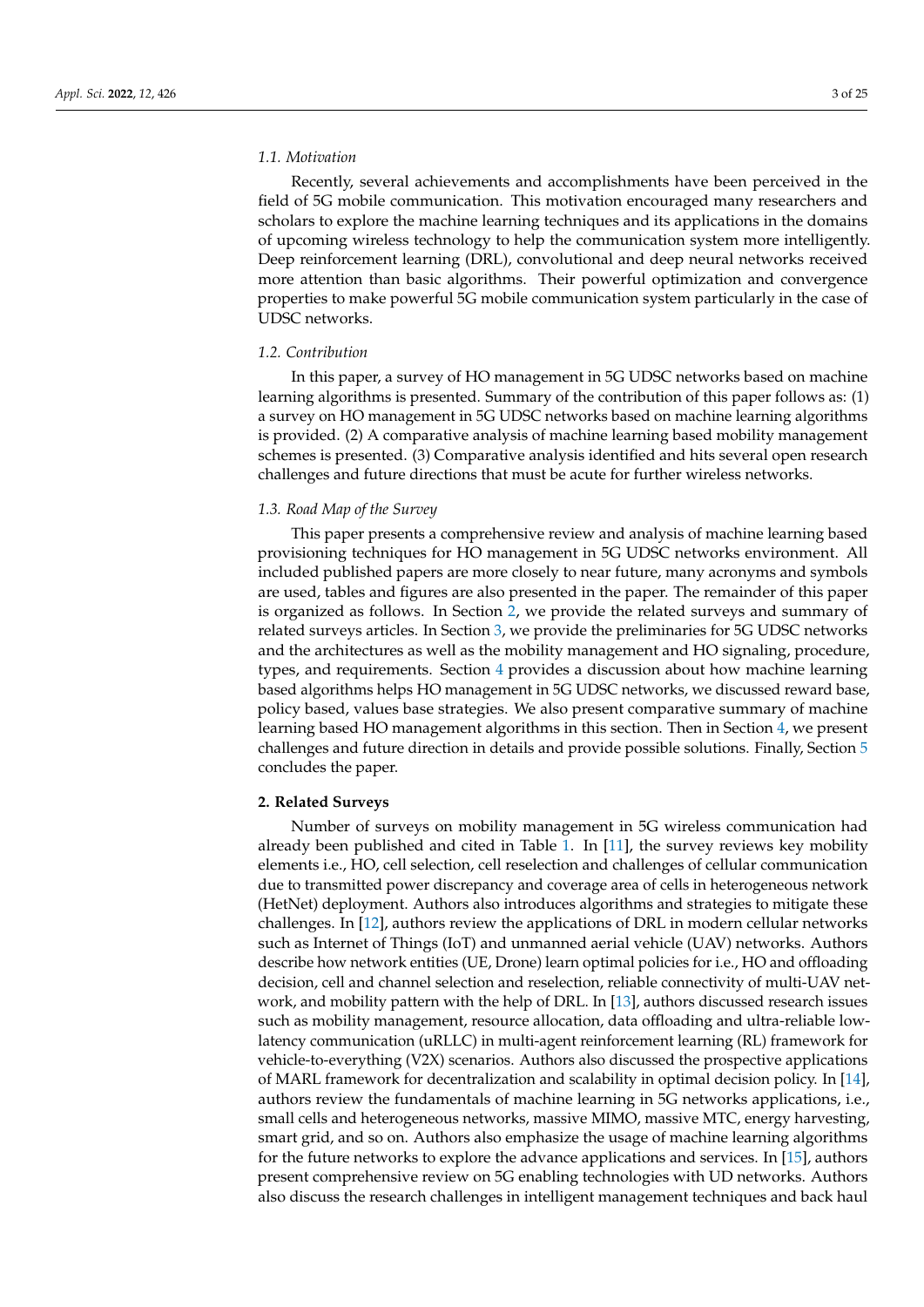solutions for 5G wireless networks such as unnecessary HO, unfairness in radio resource sharing, energy consumption, severe interference, and degraded quality-of-service (QoS). In [\[16\]](#page-20-11), authors discuss in depth the mobility management in long term evolution (LTE) and 5G new radio (NR) with HetNets cellular networks. Authors also discuss HO performance metrics, HO failure types, differences from LTE to NR, mobility enhancers, and potential research challenges and techniques related to HO management. In [\[17\]](#page-20-12), authors discuss UAV-based communications and characteristics with the help of ML techniques and present all relevant research works. Authors also consider physical layer issues such as channel modeling, interference management, transmission parameters configuration, physical layer security, resource management, and position related aspects.

In [\[18\]](#page-20-13), authors discuss evolution of 5G wireless networks with architectural modifications combined with radio access network (RAN). Authors also discuss the mmWave technology comprising massive MIMO technologies, channel model estimation, beamforming algorithms, and directional antenna design. Authors focused on SON features, energy awareness and cost efficiency, QoS, QoE combined with the 5G evolution. At the end, authors discuss research issues with future directions, simulation experiments, relevant field trials, and drive tests. In [\[19\]](#page-20-14), authors reviews HO algorithms for 60 GHz networks and with other bands. The comparison of HO algorithms is supposed for commendation of algorithm for each network. First, authors discuss 60 GHz based wireless systems then requirements, resource management, different schemes, and issues in 60 GHz based Wireless Systems. The research paper [\[20\]](#page-20-15) focused on applications of DRL in resource management for 5G heterogeneous networks. Authors discussed the 5G architecture, heterogeneous networks, resource management functions for 5G HetNets. Then they discussed the DRL based resource management for 5G HetNets, comparative summary and analysis and open issues and future directions. In [\[21\]](#page-20-16), authors discussed 3GPP based HO procedure with related KPIs, and challenges in UDSC mobile networks. Authors review the 5G mobility approaches, potential consequences of existing networks, technical challenges, and considerable opportunities using artificial intelligence in emergent UDSC networks.

| Authors                     | Improving<br>Bandwidth<br>Efficiency | Increasing<br><b>Uplink Power</b><br>Consumption | Quality of<br><b>Service</b><br>Provision | Efficient<br>Spectrum<br>Utilization | Mobility<br>Handover | Reinforcement<br>Learning |
|-----------------------------|--------------------------------------|--------------------------------------------------|-------------------------------------------|--------------------------------------|----------------------|---------------------------|
| Yu                          |                                      |                                                  |                                           |                                      |                      | $\times$                  |
| Luong et al.                | X                                    | x                                                |                                           | х                                    |                      | ×                         |
| Althamary et al.            | ×                                    | $\times$                                         |                                           | ×                                    |                      | ×                         |
| Jiang et al.                |                                      | ×                                                | x                                         | X                                    |                      | X                         |
| Adedoyin and<br>Falowo      | X                                    | $\times$                                         |                                           | X                                    |                      | $\times$                  |
| tayyab et al.               |                                      | $\times$                                         | X                                         |                                      |                      | X                         |
| Bithas et al.               | X                                    | ×                                                | $\times$                                  | x                                    |                      | $\times$                  |
| Agiwal et al.               |                                      | ×                                                | $\times$                                  |                                      |                      | ×                         |
| Van Quang et al.            |                                      | ×                                                | $\times$                                  |                                      |                      | X                         |
| Lee and Qin                 | X                                    | $\times$                                         | $\times$                                  | X                                    |                      | ×                         |
| Zaidi et al.                | ×                                    | X                                                | X                                         | ×                                    |                      | ×                         |
| Ullah et al.                | X                                    | X                                                | $\times$                                  | X                                    |                      | $\times$                  |
| Mao et al.                  | X                                    | $\times$                                         | $\times$                                  | X                                    |                      | ×                         |
| Sharma et al.               | ×                                    | $\times$                                         | $\times$                                  | X                                    |                      | $\times$                  |
| Kibria et al.               |                                      |                                                  | $\times$                                  | X                                    |                      |                           |
| Abdellah and<br>Koucheryavy | $\times$                             | $\times$                                         | $\times$                                  | X                                    |                      |                           |
| Peng and Shen               | ×                                    | x                                                |                                           |                                      |                      |                           |
| Our Survey                  |                                      |                                                  |                                           |                                      |                      |                           |

<span id="page-3-0"></span>**Table 1.** Summary of Related Surveys.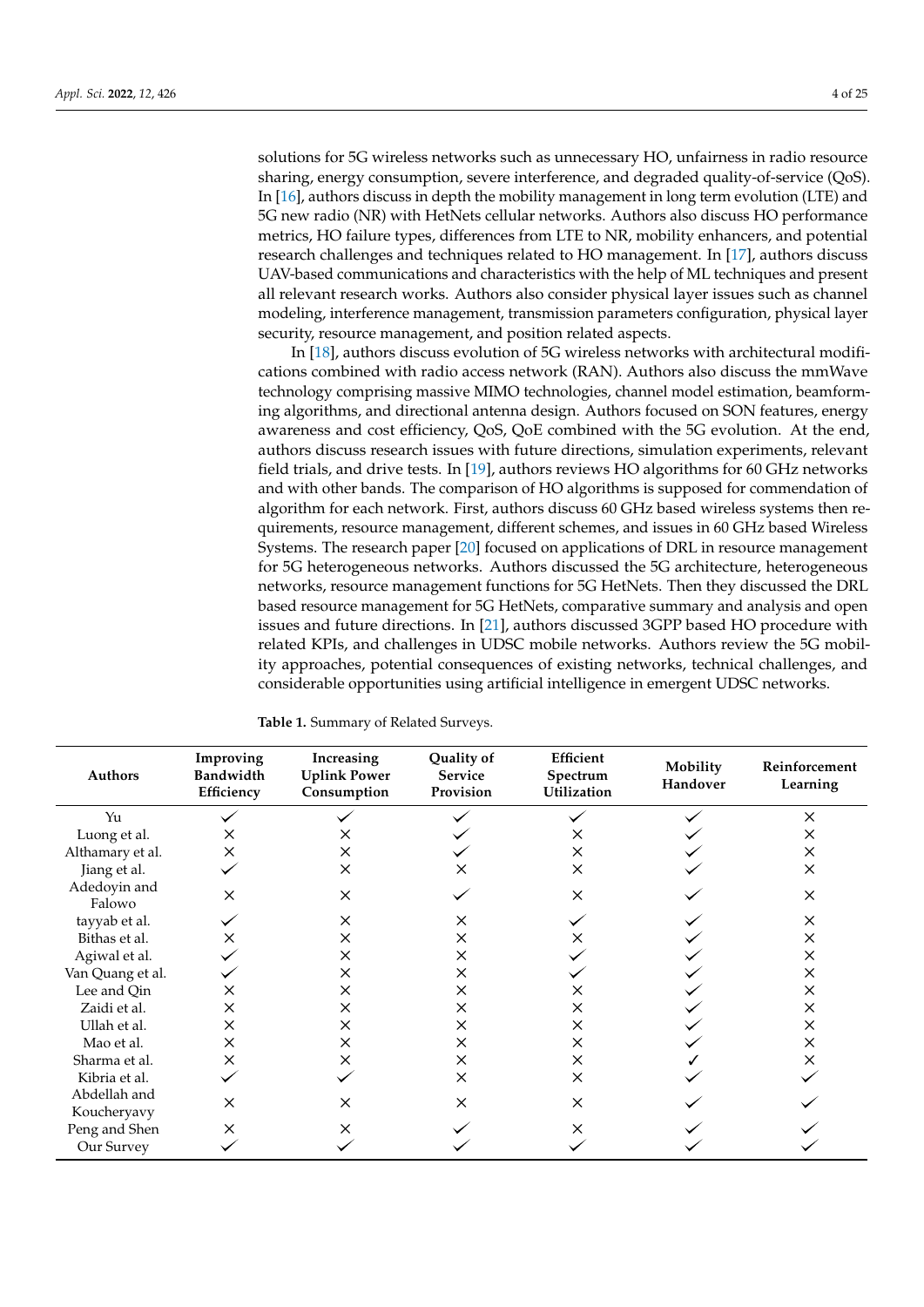In [\[22\]](#page-20-17), authors discussed UAV communication, potential applications, and regulations. Author also discuss the UAVs standardization, energy harvesting technique, interference mitigation, optimal trajectory using DRL algorithms and propose number of regulations for UAV to make sure upcoming business opportunities. In [\[23\]](#page-20-18), authors discussed the applications of DRL in communications and networking. Authors also discussed the advantages of DRL approaches, markov decision processes, RL, SARSA, deep learning and deep Q-learning, advanced deep Q-learning models, deep Q-learning for extensions of MDPs, network access and rate control, caching and offloading, network security and connectivity, preservation. In miscellaneous issues authors discussed the traffic engineering and routing, resource sharing and scheduling, power control and data collection, direction-of-arrival (DoA) estimation, signal detection, user association and load balancing, user localization, and access device detection. While in future research direction, state determination in density networks, knowledge of jammer's channel information, multi-agent DRL in dynamic HetNets, training and performance evaluation of DRL framework. In [\[24\]](#page-20-19), authors discussed the 5G for UAV and beyond communications. Authors explain the 5G based unmanned aerial vehicle types, single-tier drone's deployment, multi-tier drone's deployment, standardization of UAVs, 3GPP study item, 3GPP work item, UAVs standardization outside the 3GPP, cognition in 5G oriented UAVs, power optimization, security aspects, regulations, and open research issues.

In [\[25\]](#page-20-20), authors review next generation wireless (NGW) radio technology for high data rates and new applications in adaptive learning and decision making environment using artificial intelligence tools i.e., machine learning to fulfill various requirements of underlying wireless network. Authors also discuss the 5G smart mobile terminals and transmission power considering their energy efficiency learning and autonomously access most meritorious spectral bands. At the end, authors discuss applications of 5G networks such as UDSC networks, massive MIMOs, device-to-device communications, and cognitive radios in the view of machine learning paradigm. In [\[26\]](#page-20-21), authors discussed the 5G telecommunication networks and complexity of the processes of functioning by an order of magnitude compared to existing networks. Beside these issues, authors discuss the artificial intelligence support for these new applications of 5G wireless technology. In [\[27\]](#page-20-22), authors discuss the learning and decisions making in vehicular networks using multi-agent system (MAS). The learning reliability of MARL is highly dynamic. Author also discuss the potential applications of MARL and research issues such as high mobility, uRLLC, resource allocation etc., in V2X scenarios.

#### <span id="page-4-0"></span>**3. Overview of HO Management in 5G UDSC Network**

5G has almost same working condition as other cellular network has is composed of cell and sectors. Data can be transfer with the help of radio waves. These cells are connected either through wire or wireless with network at the back hand side. The encoding technique used by 5G technology is orthogonal frequency division multiplexing (OFDM) [\[28,](#page-20-23)[29\]](#page-20-24). Mobile connectivity and mobile subscribers are continuously expanding to address service requirements, high data rates, changes in customer behavior and diverse use cases ranging from wireless nodes to robotics, chatbots and self directed transportation. Wireless industry and mobile operators need evolvement and unceasing growth to cope these challenges. Henceforth, by having a creative network design techniques and presence of advance modules, wireless industry can fulfill the exponential growth of data traffic which will reach to 77.5 exabytes per month by 2022 [\[30\]](#page-20-25).

Likewise, GSM association estimated that total number of IoT devices will be around 25.1 billion by 2025 [\[31\]](#page-20-26). The statistics prove that existing mobile networks and operators are insufficient to complete the coverage and capacity demands of connected things. Mobile operating companies therefore must alter existing models, designs and operators to combat future challenges. Different research papers proposed the concept of MIMO to instigate the spectrum efficiency of 5G networks [\[32\]](#page-21-0). Similarly, mmWave communication was then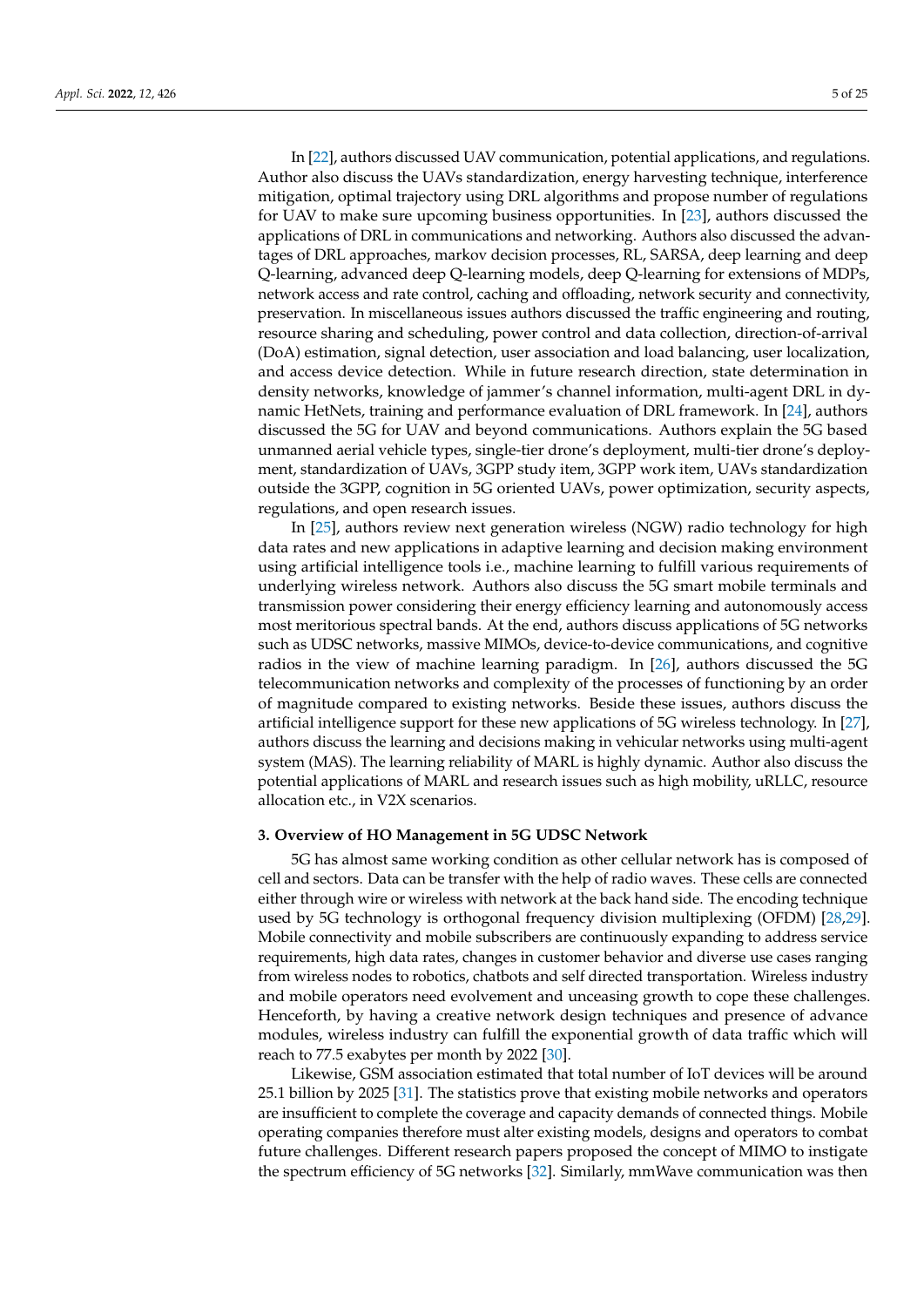introduced to improve the transmission bandwidth of 5G signals. But throughput and energy consumption were major challenges at that time.

## *3.1. 5G Technologies and Features*

In 5G network, cells are divided into large and small cells to provide more network efficiency. Worldwide wireless web concept is used by 5G which is user-centric in contrast to service-centric used in 4G. By using user-centric concepts, 5G enable to support several applications and different services to connect the world. 5G mobile communication embed number of different technologies such as device-to-device (D2D), machine-tomachine (M2M), multiple-input multiple-output (MIMO), edge computing (EC), small cell (SC), beamforming (BF), convergence of WiFi and cellular, nonorthogonal multiple access (NOMA), subscribe software-defined networking (SDN), network functions virtualization (NFV) and channel coding (CC) [\[33\]](#page-21-1). 5G also introduce some features i.e., 5G architecture will include cloud computing, device centric and distributed system, provides higher data rates almost in gigabits, support large number of devices, utilization of battery is low, and it has low infrastructure cost [\[34\]](#page-21-2). To provide the ubiquitous communication in mobile systems, 5G include machine-to-machine communication technology which almost connect 100 billion devices. To provide higher throughput and gives higher spectrum efficiency, 5G uses MIMO technology [\[35\]](#page-21-3). 5G also take advantages of other technologies like OFDM, IoT, UDSC network, and mm Wave [\[36\]](#page-21-4). To gain the higher data rate and direct connectivity between devices, 5G use device to device communication technology. Succeeding four behaviors make sure D2D communication in 5G beyond scenarios i.e., device relaying with operator-controlled link establishment (DR-OC), direct D2D communication with operator-controlled link establishment (DC-OC), device relaying with device-controlled link establishment (DR-DC), and direct D2D communication with device-controlled link establishment (DCDC) [\[37,](#page-21-5)[38\]](#page-21-6).

Small cell technology is a promising yet economically driven approach to overcome the hurdles of mobile network operators, 5G coverage, capacity and IoT devices. Although small cells practice short range BSs, they have the potential to handle high data rates of mobile subscribers, monitor connected things and roll out both 5G and 6G. Small cells, for instance, picocells, femtocells and microcells, are deployed over the macrocell networks positioned within the same geographical region to form HetNets [\[39\]](#page-21-7). These HetNets have the capacity to deliver uninterrupted communications having high data rates and quality services, ensuring users to exploit reliable mobile networks services while moving from one cell to another. However, the deployment of large number of small cells to design HetNets creates issues, such as high inter-cellular interaction and expansion of cell boundaries, resulting in HO failures and radio link failure. All in all, the greater the number of small cells in HetNets, the greater will be the mobility management issues [\[40\]](#page-21-8).

#### *3.2. 5G Small Cells Architecture*

3GPP (3rd Generation Partnership Project) has demonstrated the 5G structure to improve the cellular communication. Different service based communication models were deployed between control plane functions as proposed by 3GPP. Primary approaches are included but not limited to overcome dependencies among core network (CN) & access network (AN), boosting the access service, and obtaining a well defined separation between control plane (CP) & user plane (UP) to amplify the flexibility in deployment and scaling phases. 5G structure is also supporting concurrent access, which is highly paramount for low latency use cases [\[41\]](#page-21-9). The architecture of UDSC networks was proposed in [\[42\]](#page-21-10) and compared with traditional network architecture. In traditional cellular network architecture, a tree network infrastructure is used in which BS managers are used to handle all macrocell BS in the core network, whereas all the back haul traffic is moved towards the core network from the gateway. A hybrid architecture is required to support the deployment of microcell in traditional cellular network. In hybrid architecture, microcell BS managers are used to handle microcell BS and the back haul traffic is moved to core network through fiber routes.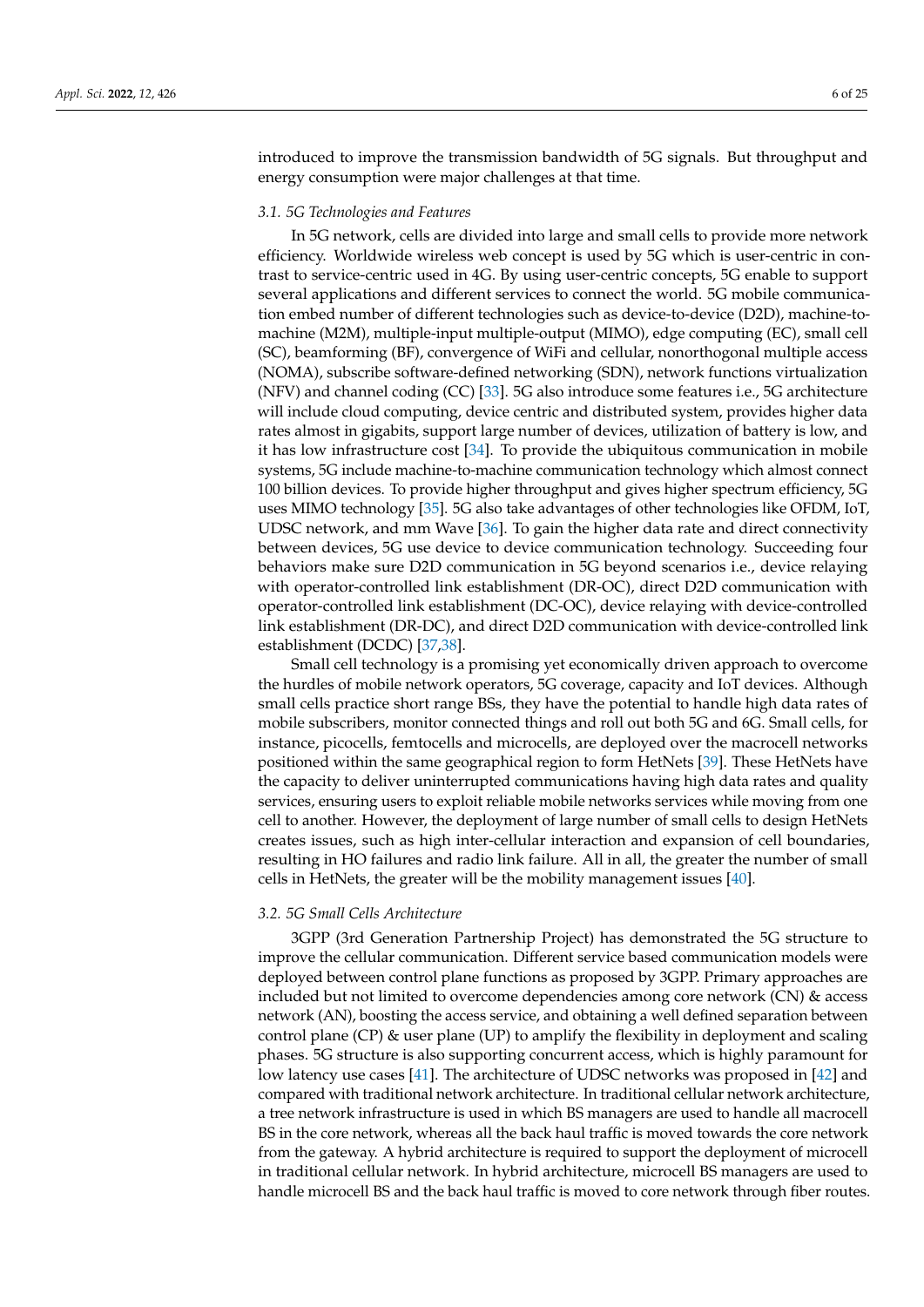<span id="page-6-0"></span>In contrast to macrocell BS, microcell BS can deliver high speed wireless broadcast at home and hotspots use cases. Nonetheless, both have the potential to independently spread user data and management data to corresponding users [\[43\]](#page-21-11). In Figure [2,](#page-6-0) we show the 5G NR small cells architecture and its working model.



**Figure 2.** 5G NR Small Cells Deployment.

Mobile users can also HO in macrocell or microcell depending upon the requirements. Microcell network architecture therefore is used as a helping component for high speed wireless transmissions and communication purposes. Likewise, a similar approach is used to deploy small cells in 5G cellular networks, but it is quite challenging to forward back haul traffic from every small BS through fiber links or by using broadband internet, specifically in urban environments where cost and geographic installments are a major concern. Small cells BS cannot transmit back haul traffic to given gateway due to limitation of wireless transmission distance. To combat this challenge, a distributed UD 5G cellular network is proposed in which the functions of microcell BS and macrocell BS are distributed [\[44\]](#page-21-12). This means that the configuration of microcell BS is performed to handle management data and to monitor HO issues in small cells. While on the other side, transmission of user data is controlled by small cell BS. Furthermore, two different distribution architectures of UD cellular networks as follow:

1. Using single gateway in UDSC network;

A single gateway is deployed, configured, and installed at the macrocell BS having the capacity to embed large number of MIMO mmWave antennas. The purpose of integrating these antennas is to accept wireless back haul traffic coming from small cells located in macrocell. After collecting all the back haul traffic, it is moved to the macrocell BS through multi-hope mmWave links, which is then further forwarded to core network by using fiber links.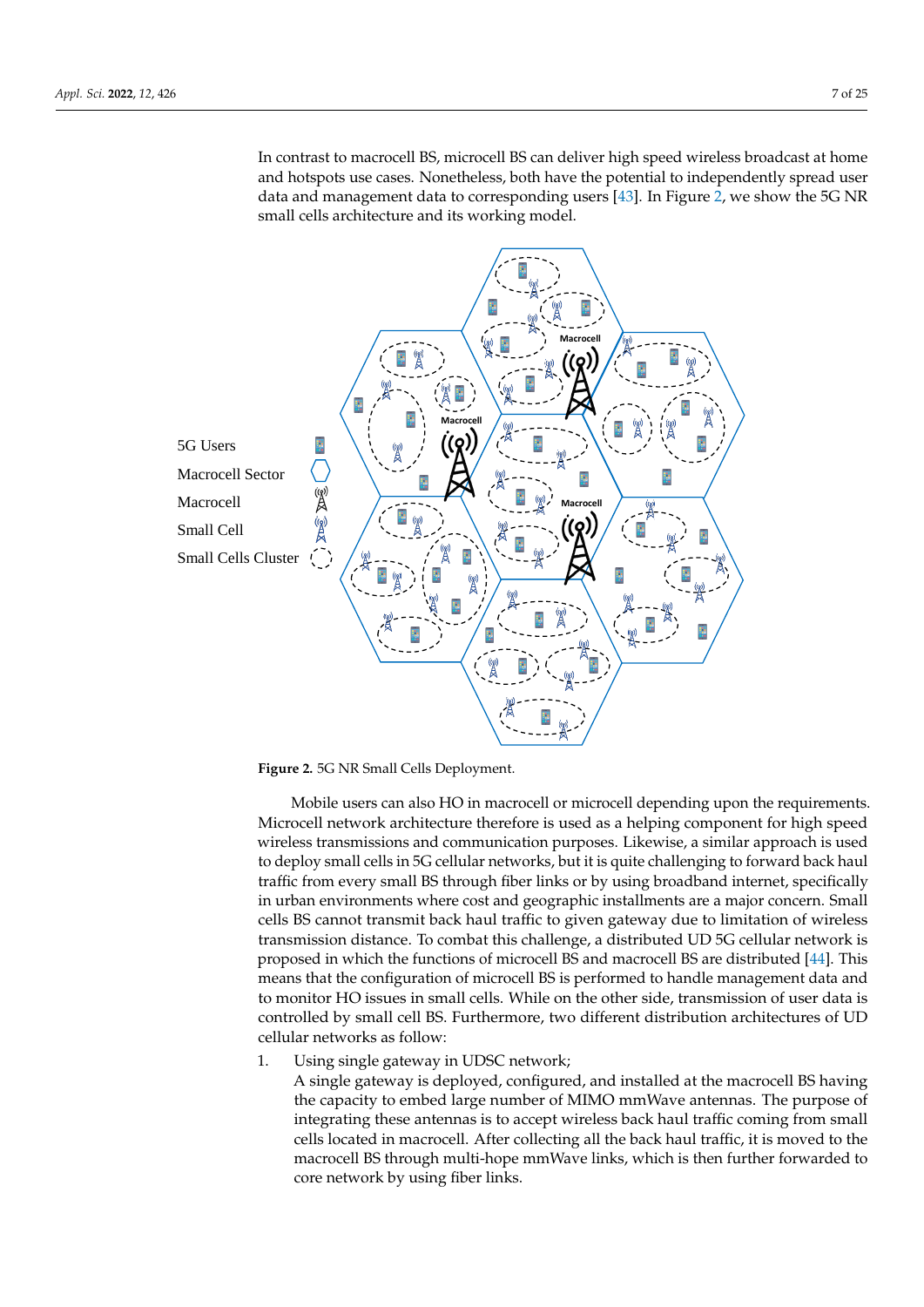# 2. Using multiple gateways in UDSC network;

In this scenario, multiple gateways are used and deployed at massive microcell BSs by examining the conditions of back haul traffic and geographic scenarios. The reason to use multiple gateways instead of single gateway is that they are more flexible to handle back haul traffic and forward it to the core network. In this case, all the back haul traffic from small cells is dispersed over the multiple gateways in the macrocell, and then combined at gateway to move towards the core network by fibre-to-the-cabinet (FTTC) links [\[45\]](#page-21-13).

Both the traffic capacity and network efficiency of 5G is 100x times than 4G-LTE, allowing it to deliver 20 Gbps peak data rates and 100+ Mbps average data rates. Small cell technology enables 5G networks to provide these benefits. With cell densification, connection distances are small, ensuring high network resources per UE. Large distribution of small cells BSs in UD networks make connection distance small compared to macrocell network, leading to offer better signal quality at every user equipment. UEs thus can support high mobile services, online gaming and streamline videos [\[46\]](#page-21-14). Besides, cells in UD networks have limited number of UEs, enabling them to experience more network resources.

## States of RRC

On the air interface, 5G new radio technology is using a network layer protocol named radio resource control (RRC) protocol. This protocol is used between UE and base station that specified by 3GPP in TS 38.331. PDCP-Protocol is used for RRC message transportation. In general, the main functions of the RRC protocol follows as:

- 1. Broadcasting system information;
- 2. Paging notification and release;
- 3. Connection establish and releasing;
- 4. Reconfiguration and release;
- 5. Outer loop power control;
- 6. RRC connection mobility procedures.

According to the network status, RRC protocol configures user and control planes using signalling functions and grant radio resource management strategies for implementation. The operation of the RRC protocol is controlled by a state machine which characterize specific states of a UE and different amounts of radio resources correspondent with different state. Idle, connected, and inactive are the three states of RRC protocol. Among these three, idle and connected are introduced by 4G LTE, whereas inactive state is initiated in 5G cellular network.

1. Idle State;

In the RRC idle mode, the content of user equipment access stratum is not available in UE and network. It means that its main function is to save power and energy, for instance, when there is no need to transfer or receive data, the UE changes its mode to RRC idle by turning off both Tx and Rx. Similarly, when UE is following RRC idle mode, it regularly checks the call channel, handles incoming cases, and chooses the cell for camping by following mobility measurements [\[47\]](#page-21-15). Camping of user equipment performs the following purposes:

- Getting system information for the camping in the cell;
- Establishing RRC connection setup over the camped cell;
- Getting call messages to shut the mobile calls within the camped cell;
- Getting public warning system alerts.
- 2. Connected State;

In the RRC connected mode, the context of UE AS is present in both network and user equipment. When UE is present in RRC connected mode, it not only transmits or receives user plane data but also control plane signaling. It means that in this case, UE requires to monitor link quality of the former and target cell to get the radio link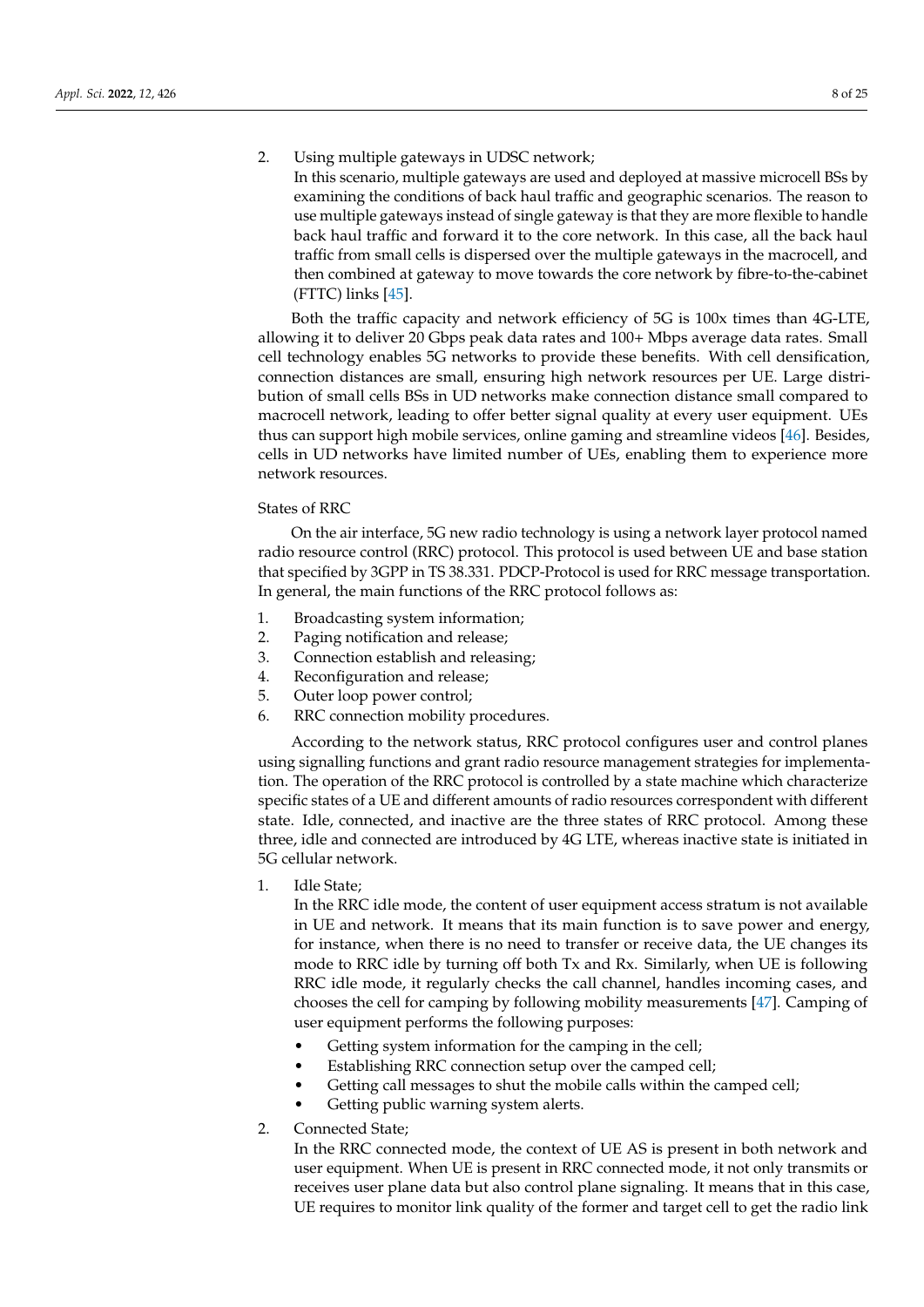information. Subsequently, the consumption of battery is higher than idle mode [\[48\]](#page-21-16). However, DRX (discontinuous reception) is deployed in RRC connected mode to save power.

3. Inactive State;

Although when UE is present in RRC connected mode, networks do not suffer communication delays, yet high power consumption is a major challenge to address. And regular transition of UE from idle to connected or connected to idle creates undesirable signaling load, which amplifies latency. RRC inactive state or mode therefore is introduced by 5G NR to reduce power consumption, network signaling load and latency. In RRC inactive mode, the content of user equipment access stratum is stored in both core network and UE, whereas the connection between radio access network and core network is remained active to avoid power consumption along with the control plane delay. In this mode, the quantity of CN signals needed to paging a UE is estimated to be reduced, which is notable to improve latency performance. In the prior study, it is estimated that RC inactive states saves over 200% latency reduction in contrast to RRC idle states and 40% UE power consumption comparing to RRC connected mode [\[49\]](#page-21-17).

4. Registration and Paging of UE.

Once the user equipment develops the potential to take benefit from the services and capabilities of network, its registration over the network must be initiated. The basic of registration process relies on the broadcasting of control messages amid UE, gNB and AMF, where gNB stands for NG NodeB and AMF is used for access & mobility management function. The registration of UE ensures that it can be controlled, handled and monitored over the network and reachable. Registration conditions including initial, periodic, mobility and emergency registration are essential to initiate the registration procedure. When the device is switched on, UE starts the initial registration to connect with the network. In periodic registration, network regularly monitors the UE to begin a new registration process. It enables the UE located in the registration area to determine whether its registration is eradicated without alerting the network or not [\[50\]](#page-21-18).

UE performs the mobility registration whenever subscriber changes its position, and its linking tracking area cell is not available in the radio access list. Lastly, UE utilizes emergency registration while using emergency services and so. When the UE is switched on, it requires to select target cell and needs to launch the RRC connection with the gNB. Multiple input access operations are present to perform target cell synchronization along with the requirement to uncover public land mobile network (PLMN). Throughout the registration procedure, there exists a continuous exchange of NAS signal among UE and AMF, which is then captured and forwarded to gNB by RRC protocol [\[51\]](#page-21-19). By similar approach, the signal is moved towards the AMF through next generation application protocol (NGAP) in gNB. All these transmission and transactions enable the UE to receive the registration of 5G services.

# *3.3. 5G Small Cells Working Model*

The reference model of 5G is depicted in Figure [1](#page-1-0) in which the AMF or Access  $\&$ Mobility Management Function acts as a brain of the model. It performs different management roles such as connection, mobility, and registration management. Like AMF, SMF or Session Management Function is also important part of model, and it is responsible for controlling, monitoring session context, editing PDU, and linking to decouple data plane. Connection between DN and architecture is provided by the user plane function (UPF). UPF is also responsible for PDU session anchor point, managing quality of service as well as the routing and forwarding packets [\[52\]](#page-21-20). The other counterparts are represented in the figure below.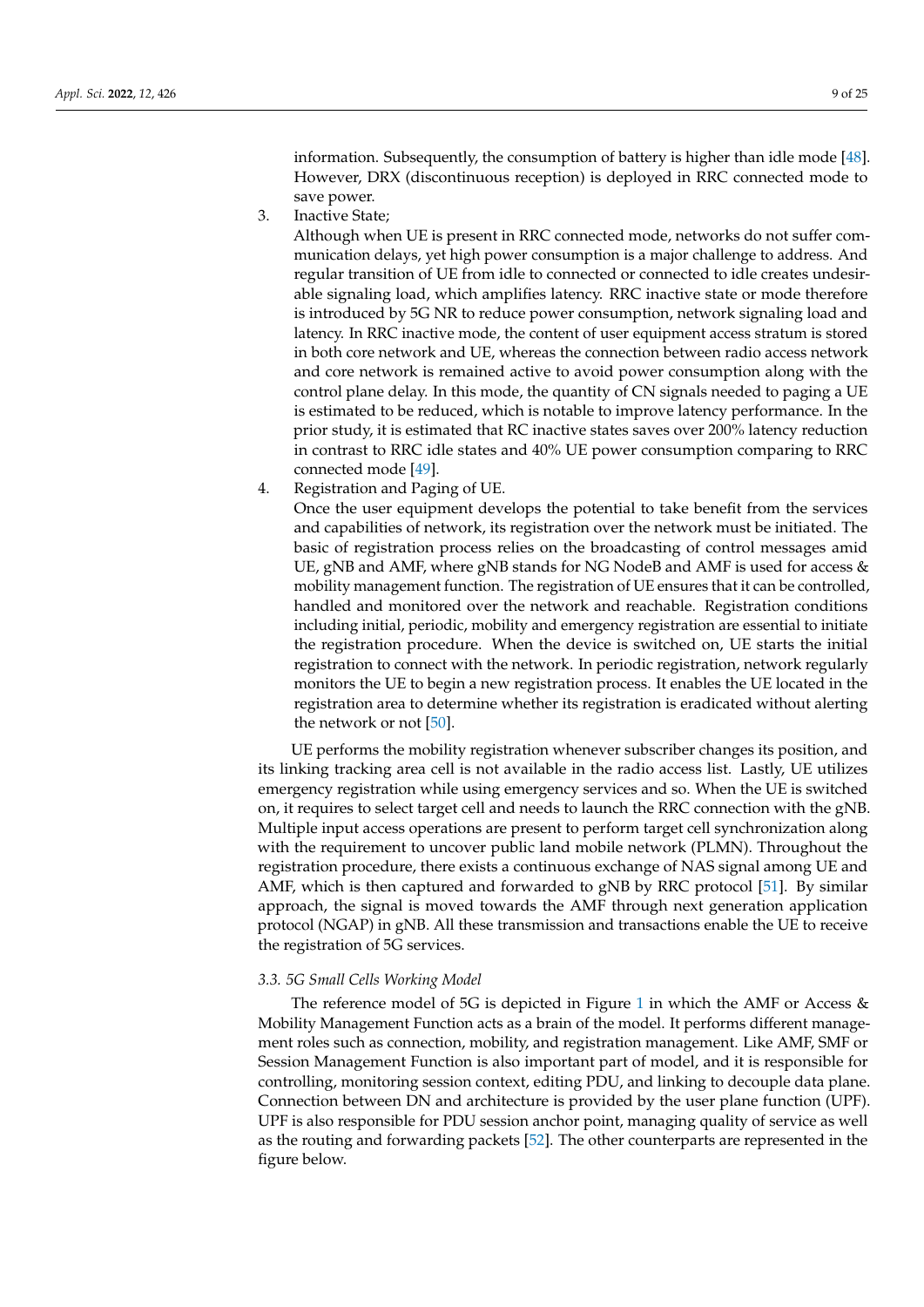#### *3.4. Mobility Management in 5G UDSC Network*

The purpose of mobility management in cellular networks is to find, identify and track users according to their locations to deliver them cellular services. It is primary function of the GSM and UMTS network to offer high quality of cellular service to their users irrespective of their locations. It means if the users are using their devices close to mobile terminal or present in hilly areas, all of them must be covered by GSM cellular networks. Henceforth, communication constancy, reliability, steadfast performance are all the ultimate goals of mobility management in the cellular networks [\[53](#page-21-21)[,54\]](#page-21-22). Location management and HO are the two types of mobility management. In location management, UE informs the mobile station network that it is now associated to its specific location. After receiving the notification, location updating, and paging process starts. Network operates signaling process and paging progress through these location signals [\[55\]](#page-21-23). In B5G air based network, UAV path needs to change nearby to the terrestrial to reduce the communication delay as higher altitude of UAVs introduces loss of path in connectivity accordingly, so drone altitude depends upon use cases of applications and higher RSRP value and higher interference from neighbor base stations resultant in higher HO ratio [\[56\]](#page-21-24). Both air-toground and ground cellular network channel face high cochannel interference also on high frequencies UAV's creates Doppler shift that causes inter carrier interference (ICI). Another issue is limited rechargeable battery power that limit the duration of UAV flight operation time. By contrast, UAV-BSs connecting with the macro base stations (MBSs) or the core network need high capacity wireless back haul links. Practically, the limited back hauls will become the bottleneck and affect the QoS of mobile users [\[57](#page-21-25)[,58\]](#page-21-26). Back haul network is categorized by heterogeneous links for BS-wired links and UAV-wireless links and core network require high capacity wireless backhaul associations so the inadequate back hauls create the blockage and disturb the QoS. Satellite move on velocities differs for many services whether the task is fast data acquisition or real time information exchange [\[59](#page-21-27)[,60\]](#page-21-28).

Mobility in 5G beyond networks is mainstream for researcher due to the advance technologies range and directions are limited. In HO, the channel connection needs to be switch to other channel using information regarding reference signal strength and other network parameters. To optimize this process, it is very difficult to handle these parameters as they have equally influence on network. Some of them are interference management, energy consumption, load balancing, coverage, and capacity. These parameters also have the effect on ping-pong rate, call dropping/blocking probability, and early or late HOs [\[61\]](#page-22-0). Research have been proposed for the efficient HO mechanism using many theories and techniques/tools especially artificial learning to optimize the HO process [\[62\]](#page-22-1). 3GPP model explain the five basic UAV case studies based on velocities, mobility pattern, altitude, and movement. They also mentioned the maximum speed of 160 km/h and altitude 300 m, respectively. Depends upon application requirement UAV can exchange altitude, mobility, flight mode, and HO information with operator but under constraint of reliability, latency, and throughput [\[63\]](#page-22-2). The other problem with UAV is line of sight that create different interference conditions as terrestrial user would not face this problem. For management and operations of UAV system, identification, robust and efficient connectivity of UAV is a key interest. HO management and how we can acquire 5G HO through RL will be discussed in the remaining portion of this paper [\[64,](#page-22-3)[65\]](#page-22-4).

#### *3.5. HO Management in 5G UDSC Network*

To manage radio resources, HO play an important role in 5G. Transmission in mobile systems in 5G require greater bandwidth and greater communication service rate for distinct nodes or terminals. So, HO assure to provide good quality of service and continuous communications to maintain overall network performance in 5G [\[66\]](#page-22-5). Integrated UAVs communications into intelligent mobility and HO management/prediction with 5G and beyond using AI techniques will help to tackle frequent HOs with reliability and coverage. Different technologies embed in 5G; number of problems occur in HO process [\[67\]](#page-22-6). In HO, one need to implement well informed terminal to handle the higher data rates, base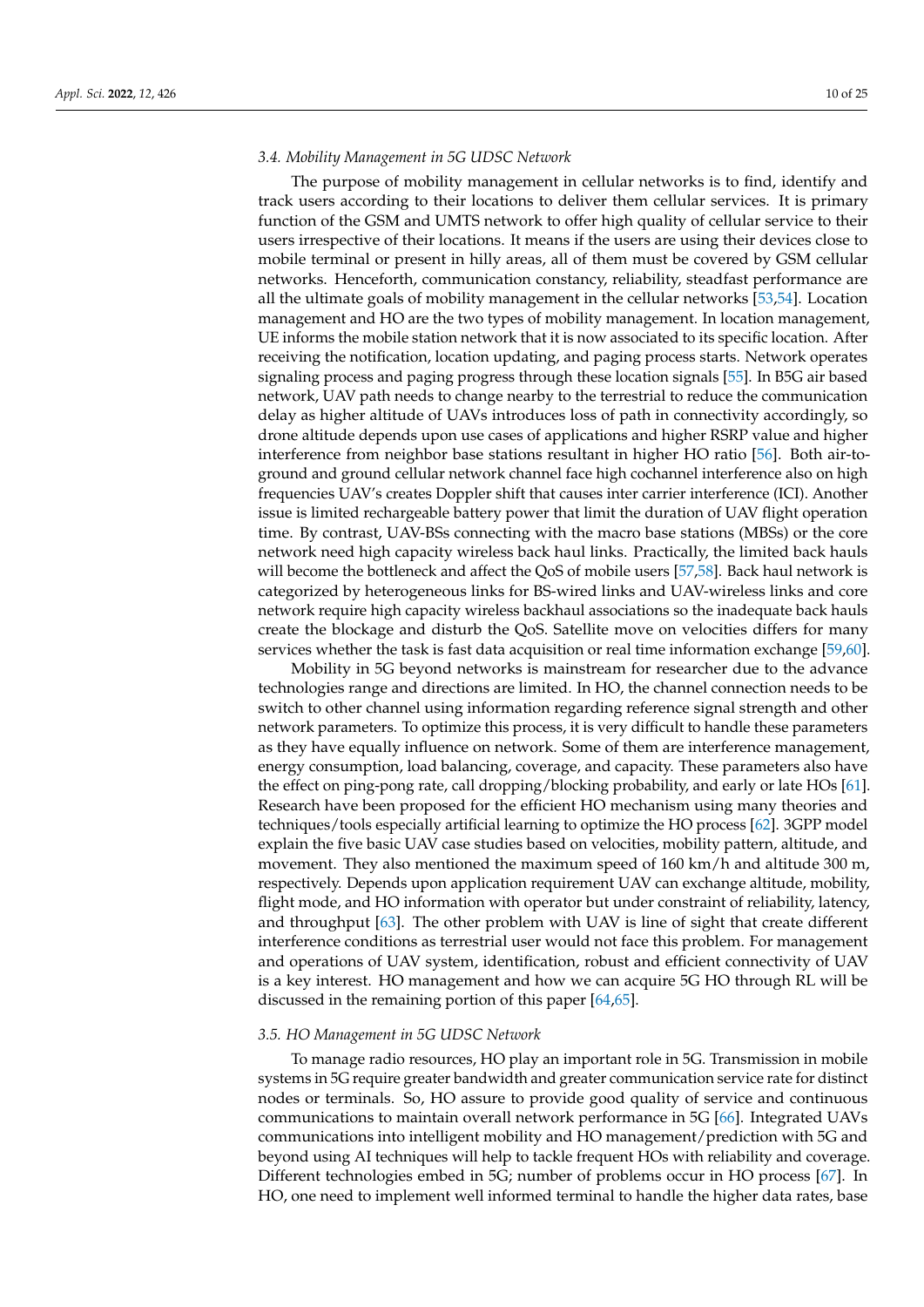stations, and increased number of mobile devices. UAVs and user equipment's are same by characteristics, but the HO characteristics are different and radio environment of both cases as their mobility models are different [\[68\]](#page-22-7).

Performance depends upon the HO rates such as failed/successful HO. RACH, timer's expiration, after a certain maximum number of re transmissions results in radio link failures. As the protocols for operations are different for UE and UAV so it is necessarily to decide first by elevation angle of the reference signal, velocity of user device, vertical location, and user device path loss/delay spread measurement. In the case of UAVs, they are not always connected to nearest BS as they are hunting for strongest RSRP so signal may come far from the drone also antenna beam concentrates to cover the ground coverage and drone usually fly on side lobes of antenna. UAVs fly in angular regions of 120°, 240°, and 270° and may connect to other BSs located in the region because they gain the inadequate signal strength. In this respect the UAV location and flight information help to make efficient HO i.e., enrich the existing signal report mechanisms, BS to help for HO using improved control of the RSRP measurement load [\[69\]](#page-22-8). The altitude of UAV matters a lot in terms of HOs as drone making height from 10–150 m then HO/minute also increase from 1–5 m. Integration of UAVs with beyond 5G wireless networks create the space for enhance cell selection process in 3D mobility patterns [\[70\]](#page-22-9). Following the guidelines in [\[71\]](#page-22-10), Table [2](#page-10-0) illustrate the classification of HO decision schemes, e.g., RSS based, QoS based, function based, intelligence based, and context based.

| <b>RSS Based</b><br><b>Decision Schemes</b> | OoS Based<br><b>Decision Schemes</b> | <b>Function Based</b><br><b>Decision Scheme</b> | Intelligence<br><b>Based Decision</b><br><b>Scheme</b> | <b>Context Based</b><br><b>Decision Schemes</b>             |
|---------------------------------------------|--------------------------------------|-------------------------------------------------|--------------------------------------------------------|-------------------------------------------------------------|
| Dwell Timer<br>based Schemes                | Available bandwidth<br>based Schemes | Utility function<br>based Schemes               | Artificial neural<br>based Schemes                     | Mobile agent<br>based Schemes                               |
| RSS threshold<br>based Schemes              | <b>SINR</b><br>based Schemes         | Cost function<br>based Schemes                  | Fuzzy logic<br>based Schemes                           | AHP<br>based Schemes                                        |
| Channel scanning<br>based Schemes           | User profile<br>based Schemes        | Network score<br>function<br>based Schemes      | Intelligent protocol<br>based Schemes                  | Mobility prediction<br>based Schemes                        |
| Prediction<br>based Schemes                 |                                      |                                                 |                                                        | Cooperation<br>based Schemes<br><b>MIH</b><br>based Schemes |

<span id="page-10-0"></span>**Table 2.** Classification of HO Decision Schemes.

Advantages of small cell can be enlisting such as spectrum efficiency, high data rate, energy/money saving, less congestion, easy HO while there are also some disadvantages i.e., implementation cost and operational reliability, frequent authentication, and active or passive (on/off) state update. HO means that one can change its base terminal to its nearby terminal when moving from one point to another without interrupting the communication [\[72\]](#page-22-11). Innate challenges for HO in beyond 5G are following no services, improved routing, minimum latency, and security and these challenges become more harder in the scenario of multi-RATs, zero latency, network densification and high mobility. Beside these issues the load balancing for BS at the time of HO is also a main issue specially in the case of terrestrial network where the UEs move from houses to offices at morning and evening time respective of areas. HO is in different types according to connectivity such as intra macrocell, inter macrocell, and multi-Rat's handoff. In dense HetNets HO mechanism is still an open issue, trade off between handoffs rates and interference level in the network and establish different types of interference to other UEs. Basically, there is network switching process occur in HO [\[73\]](#page-22-12).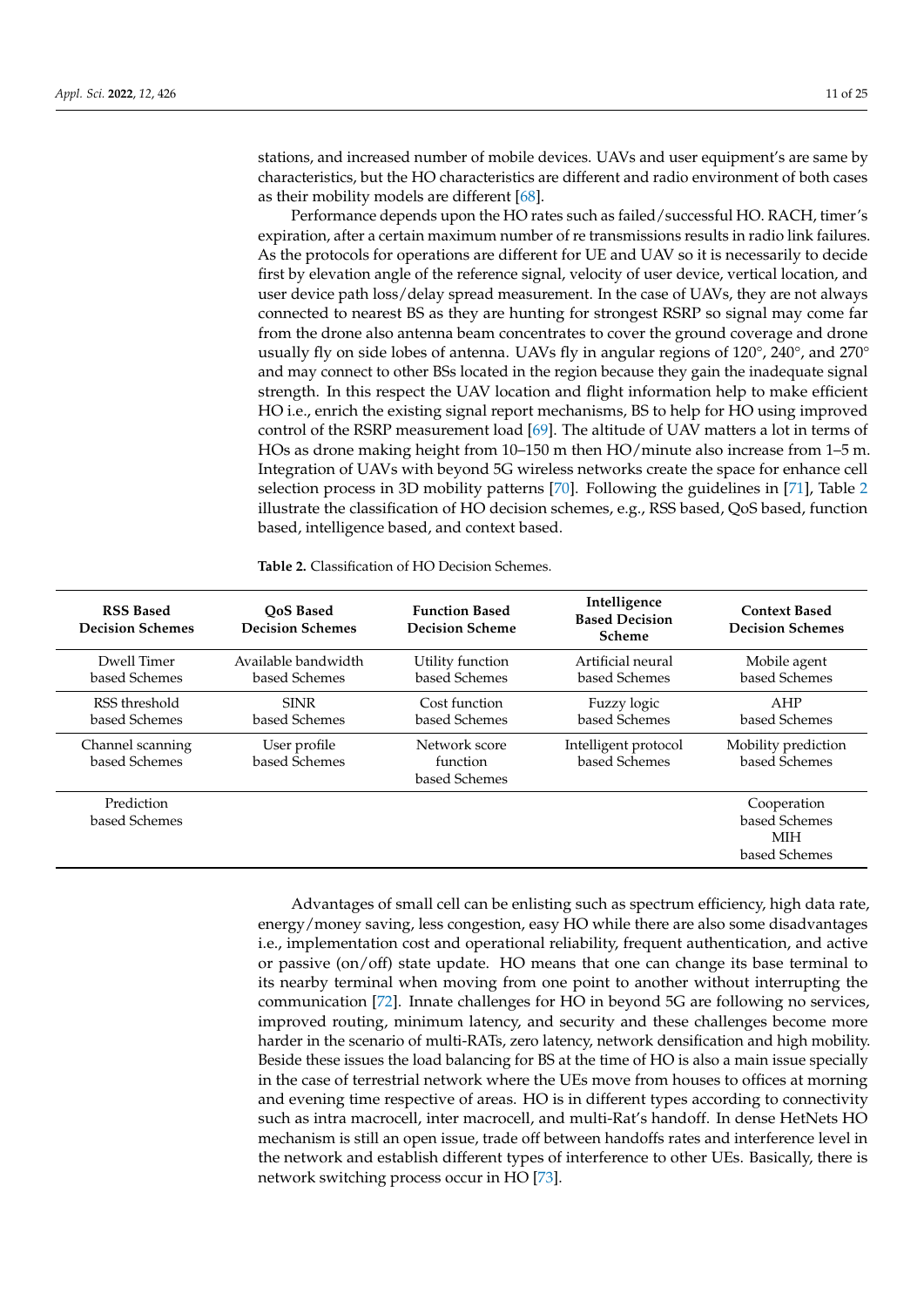There are 3 basic steps in HO which are as follows: (1) discovery: in this step, network has to find such network which provide good quality of service to user. (2) decision: in this step HO process is initiated. If the initiation occurs in inaccurate time, then there is increase in call drop and thus reducing the QoS. (3) execution: to improve the QoS, decision should be executed at the right time to bypass the irrelevant HO. When both the second and third stage of HO is operated by mobile station or any other controller, then HO process is classified according to controller basis such as network controlled HO (NCHO), mobile controlled HO (MCHO) and mobile assisted HO (MAHO) [\[74\]](#page-22-13). Following the guidelines in [\[75\]](#page-22-14), Table [3](#page-11-0) illustrate the HO information gathering (network and mobile terminal related) and decision making (criteria based and strategy based) categories.

<span id="page-11-0"></span>

| <b>Handover Information Gathering</b> |                                | <b>Handover Decision Making</b> |                           |  |
|---------------------------------------|--------------------------------|---------------------------------|---------------------------|--|
| <b>Network Related</b>                | <b>Mobile Terminal Related</b> | Criteria Based                  | <b>Strategy Based</b>     |  |
| Cost Based                            | <b>Velocity Based</b>          | RSS Based                       | ANN Based                 |  |
| Coverage Based                        | <b>Stations Based</b>          | <b>Velocity Based</b>           | <b>Function Based</b>     |  |
| Link Quality Based                    | User Preference Based          | Security Based                  | Traditional Based         |  |
| Quality of Service Based              |                                | OoS Parameters                  | Fuzzy Logic Based         |  |
|                                       |                                | Bandwidth Based                 | <b>User Centric Based</b> |  |
|                                       |                                | Battery Usage Based             | Context Aware Based       |  |
|                                       |                                | Available RATs Based            | Multiple Attribute Based  |  |
|                                       |                                | User Preferences Based          |                           |  |
|                                       |                                | Operator Performance Based      |                           |  |

There are three parameters considers for the HO procedure i.e., system parameters, control parameters, performance parameters. First, Reference Signal Received Power and signal to noise and interference ratio comes under the system parameters. Second RSS HO Margin (Hysteresis), Time-to-Trigger (TTT) comes under the control parameters category. Third, HO failure ratio (HPIHOF), ping-pong HO ratio (HPIHPP), and call dropping ratio (HPIDC) comes under performance metrics [\[76\]](#page-22-15).

# *3.6. Classification of HO Types*

There are HOs types according to the network and according to the frequency and according to the techniques. The details of classification as followed:

- 1. Horizontal HO; This type of HO is executed when the networks are same e.g., HO occur between 3G to 3G is called horizontal HO. This type of HO is also called intra-technology HO.
- 2. Vertical HO; When HO executed between base stations of different network is called vertical HO. For example, HO is occurring between 3G to 4G. To proceed this type of HO, layer 2 and 3 of OSI model play an important role.
- 3. Intra-frequency HO; When two distinct base stations work on the same operating frequency bands, then it supports intra-frequency HO.
- 4. Inter-frequency HO; When two distinct base stations work on the different operating frequency bands, then it provides inter-frequency HO.
- 5. Soft HO; It follows the make-before-make strategy where first new connections are built between UEs and wireless links before breaking the previous ones.
- 6. Hard HO; It follows the break-before-make strategy where all the wireless links are first removed from UEs to build new wireless communication connections.
- 7. Controller based HO; This type of HO is executed by mobile station. There are further three type of classifications: network controlled HO (NCHO), Mobile controlled HO (MCHO), and mobile assisted HO. In NCHO, the decision step is detained by a controller while mobile station takes initiation step, In MCHO, mobile station takes both steps initiation step as well as the decision step, while in a MAHO, network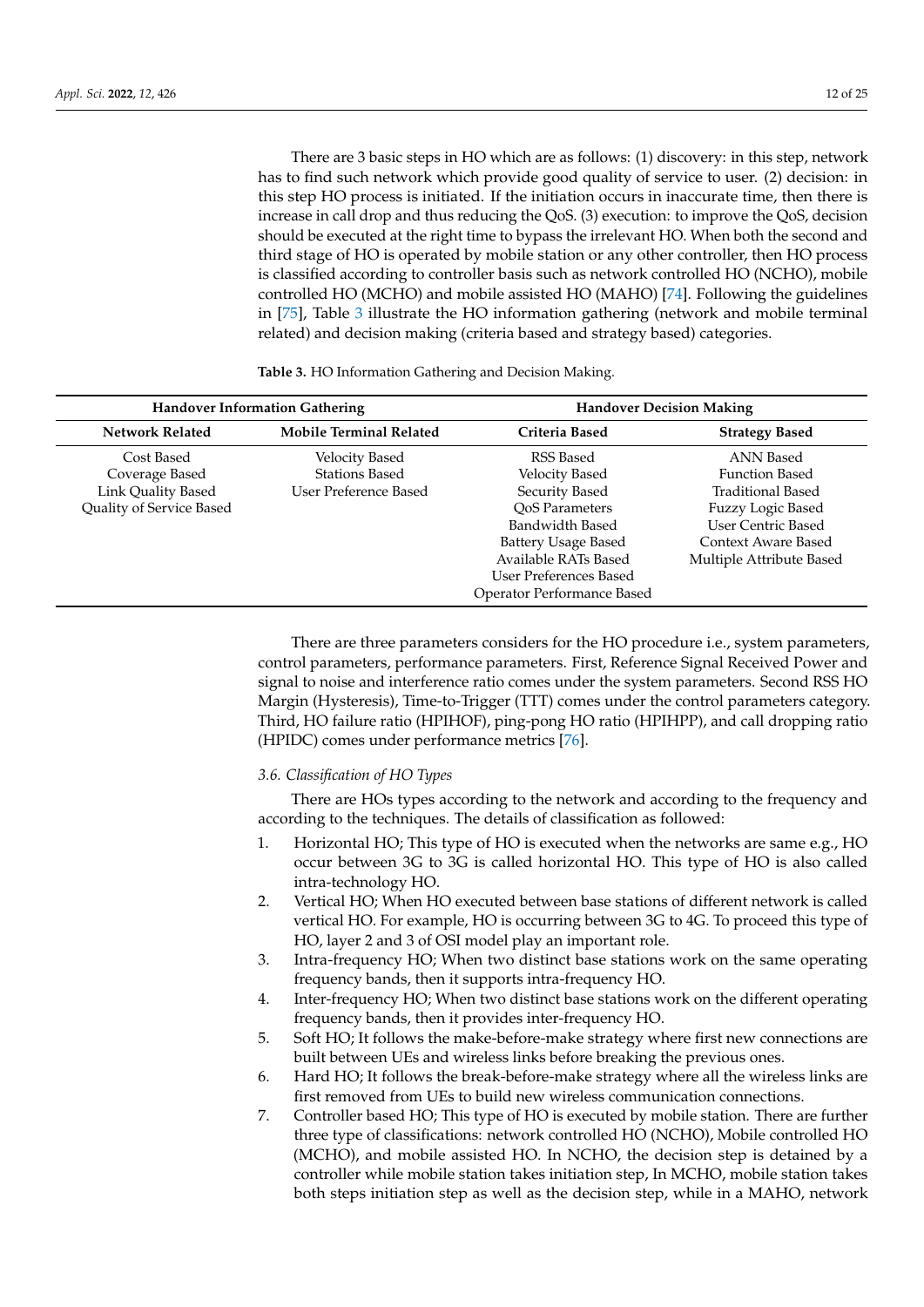takes the decision and mobile only collect and send basic information i.e., received signal strength indication, and signal to interference-plus-noise ratio [\[77\]](#page-22-16).

There are also some advantages and disadvantages of HO schemes based on spectrum, overhead, reliability, QoS, latency, and designated channels. Following the guidelines in [\[78\]](#page-22-17), Table [4](#page-12-1) illustrate advantages and disadvantages of HO schemes.

| <b>Schemes</b>              | Advantages                                                                       | <b>Disadvantages</b>                                                                             |
|-----------------------------|----------------------------------------------------------------------------------|--------------------------------------------------------------------------------------------------|
| Hard HO                     | Efficient user of spectrum<br>No data overhead                                   | Short interruption of service<br>Sensitive to link transfer time<br>(may result in dropped call) |
| Seamless HO                 | Reliable (no service interruption)                                               | Inefficient use of<br>spectrum Data overhead                                                     |
| Soft HO                     | Highly reliable<br>No loss of QoS in HO                                          | Data overhead<br>Inefficient use of spectrum                                                     |
| <b>Predictive Rerouting</b> | Minimized HO latency                                                             | Signaling over-head<br>Possible data overhead                                                    |
| Static GC                   | Reserved channels for HO                                                         | Possible under-utilization<br>of spectrum                                                        |
| Dynamic GC                  | Reserved channels for HO<br>More efficient use of spectrum                       | Signaling and<br>computational overhead                                                          |
| Queuing Schemes             | Easy to Implement (FIFO)<br>Queue reorder according to<br>degradation of channel | Degradation of channel<br>disregarded (FIFO Queue)<br>Signaling and<br>computational overhead    |

<span id="page-12-1"></span>**Table 4.** Advantages and Disadvantages of HO Schemes.

#### <span id="page-12-0"></span>**4. Reinforcement Learning Algorithms for HO**

In 5G small cells paradigm, HO management is a critical challenge particularly in the case of mmWave frequencies. This, by its turn, with increasing number of HOs and signaling overhead are more likely with decreased the QoS and QoE of the user. Machine learning based HO solution are highly promising and optimized while the state-of-the-art algorithms only focused on event trigger parameters i.e., RSS, RSRP, RSRQ, Cell individual Offset, Time-to-Trigger, and Hysteresis.

#### *4.1. Reinforcement Learning*

RL means to inflate the rewards by taking number of actions in environment. This learning involves performing those actions which maximize these rewards. This type of learning behaves same as natural learning where agent must learn by himself through hit and trial mechanism for maximum reward [\[79\]](#page-22-18). Supervised, unsupervised, and semisupervised are the classifications of ML. RL (semi-supervised) is different from supervised and unsupervised learning. In supervised learning, there are set of instruction for each action and the objective is to map the input correspondent output and learn the rules from labelled data. Regressive and classification model are used in this category depends upon whether the value is continuous or discrete. While in case of unsupervised learning, agent must discover the hidden structure for unlabeled data [\[80\]](#page-22-19). Unsupervised learning is vice versa to supervised learning and can be applied typically when data are insufficient and is not labelled. But in case of RL, the agent has initial and end points and to reach its destination, agent must find best possible actions by manipulating the environment. After reaching the final solution, agent receive the rewards but if he fails to reach, he does not get any reward, so agent must learn environment to receive maximum rewards [\[81\]](#page-22-20). In RL, the problem formulation is done using markov decision process (MDP) and the solution can be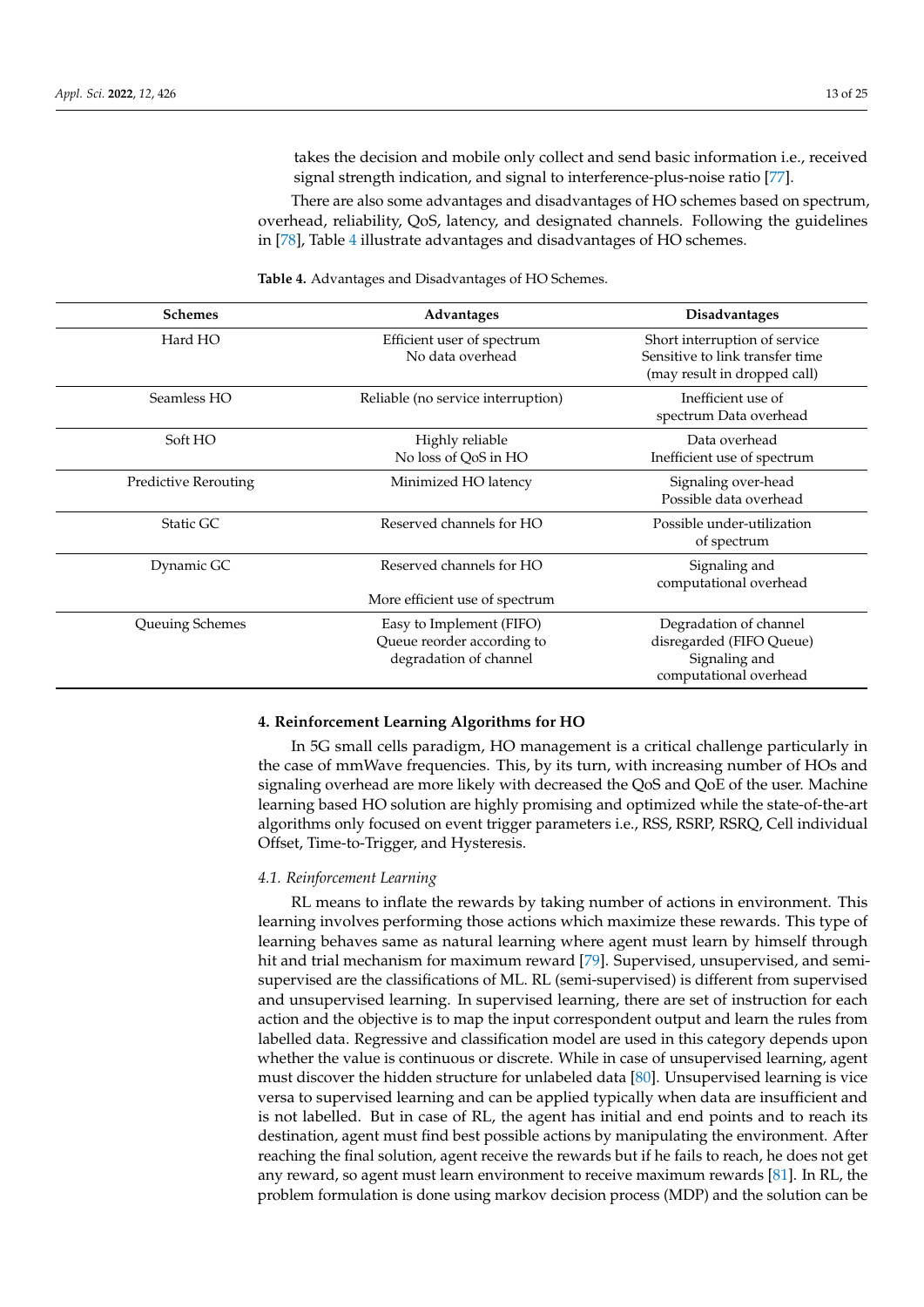policy or model base and can be model free i.e., Q-learning, SARSA. In this technique, the agent interacts with environment and generate policy based on rewards and at the end, systems is trained and delivers improved performance [\[82,](#page-22-21)[83\]](#page-22-22).

<span id="page-13-0"></span>
$$
Q_{t+1}(s,a) \leftarrow (1-\alpha)Q_t(s,a) + \alpha [R_{t+1} + \lambda \frac{max}{\alpha' \epsilon A} Q_t(s',a')]
$$
\n(1)

In Equation [\(1\)](#page-13-0), sum of old *Q*-value and learned *Q*-value provides an updated *Q*-value. Where  $Q_t(s, a)$  is a old Q-value,  $Q_{t+1}$   $(s', a')$  is an updated Q-value, and  $R_{t+1} + \lambda \frac{max}{\alpha' \epsilon'}$  $\frac{max}{\alpha' \epsilon A} Q_t$  $(s', a')$  is a learned value. Moreover  $\alpha$  is a learning rate that can be set between 0 to 1, where 0 means never updated and 1 means quickly learning. While *λ* is a discount factor that also can be set between 0 to 1, where 0 means considering current rewards and 1 means striving for a long-term high reward.

The intermediary scheme in which labeled and unlabeled data are exploited for the training is known as semi-supervised learning [\[84\]](#page-22-23). In deep learning (DL), the rules are established using neurons operation that approximate at the complex function. In mobile communication, DL has significant importance to tackle with complex nonconvex challenges and high computational problem [\[85\]](#page-22-24). As neural network is used for feature extraction and learning phase so this algorithm can be used in number of scenarios i.e., nonlinear model enhancement, continuously varying mobile environment evaluation, degree of overfitting and complexity reduction, and reconstruction error of the data minimization [\[86\]](#page-22-25). DRL is the revolutionary and emerging tool in many fields of sciences particularly in mobile communications for efficiently deliver the solution of various challenges [\[87\]](#page-23-0). Deep convolution neural network (DNN) intends to learn the characteristics of the channel and forecast the appropriate modulation coding scheme (MCS). For intelligent decision without human mediation the multiple layers employed to build an artificial neural network. For improving parameters of the network, the artificial intelligence, machine/deep learning techniques are the best approach as we supposed fewer physical intervention and advanced computational constraints [\[88\]](#page-23-1).

Nowadays advances networks such as HetNets, IoT, and unmanned aerial vehicle (UAV) networks reshaped to autonomous, adhoc, and decentralized form in which mobile users, UAVs and IoT devices take decisions by theirself i.e., cell association, power control, data rat etc. In these scenarios, the problems sculpted by MDP has worth to make decisions accordingly and number of algorithms and learning techniques helped to solve MDP [\[89\]](#page-23-2). Computational complexity of advanced and large networks turns out to be very difficult. In this regard, DRL delivers some required benefits such as decision making independently, improves the learning speed with large state and action spaces, learn and develop network understanding about the communication and environment, sophisticated network optimizations, data offloading, interference management and cyber physical attacks modeled. DRL-based joint resource management functions for 5G HetNets, multi-objective DRL based resource management, flexible resource management design, DRL-based load balancing for 5g HetNets need to be investigated under the 5G context [\[90\]](#page-23-3). Figure [3](#page-14-0) shows categories of HO optimization techniques using machine learning tools.

For the prediction analysis the artificial intelligence needs more matureness in channel modeling. The main issues are i.e., high dimensional search due to huge antenna, transmitted and received signal relationship, learning faster combination of transmitting and receiving beam, convergence in training the AI model. The advance techniques of AI/ML/DL energize the 5G and beyond 5G wireless networks to support emerging use cases introduces in the real world. However, despite of advancement the open research issues and future directions still need to be address. In practical implementation the efficiency of the training procedure needs matureness such as getting faster convergence with the best possible parameters of the learning algorithms. To acquire data from extensive measurement operations there is a still gap for real experiments results from dense urban propagation areas, high speed moving nodes on terrestrial areas and dynamically changing environments to justify the precision of the learning algorithms [\[91\]](#page-23-4). In hierarchical net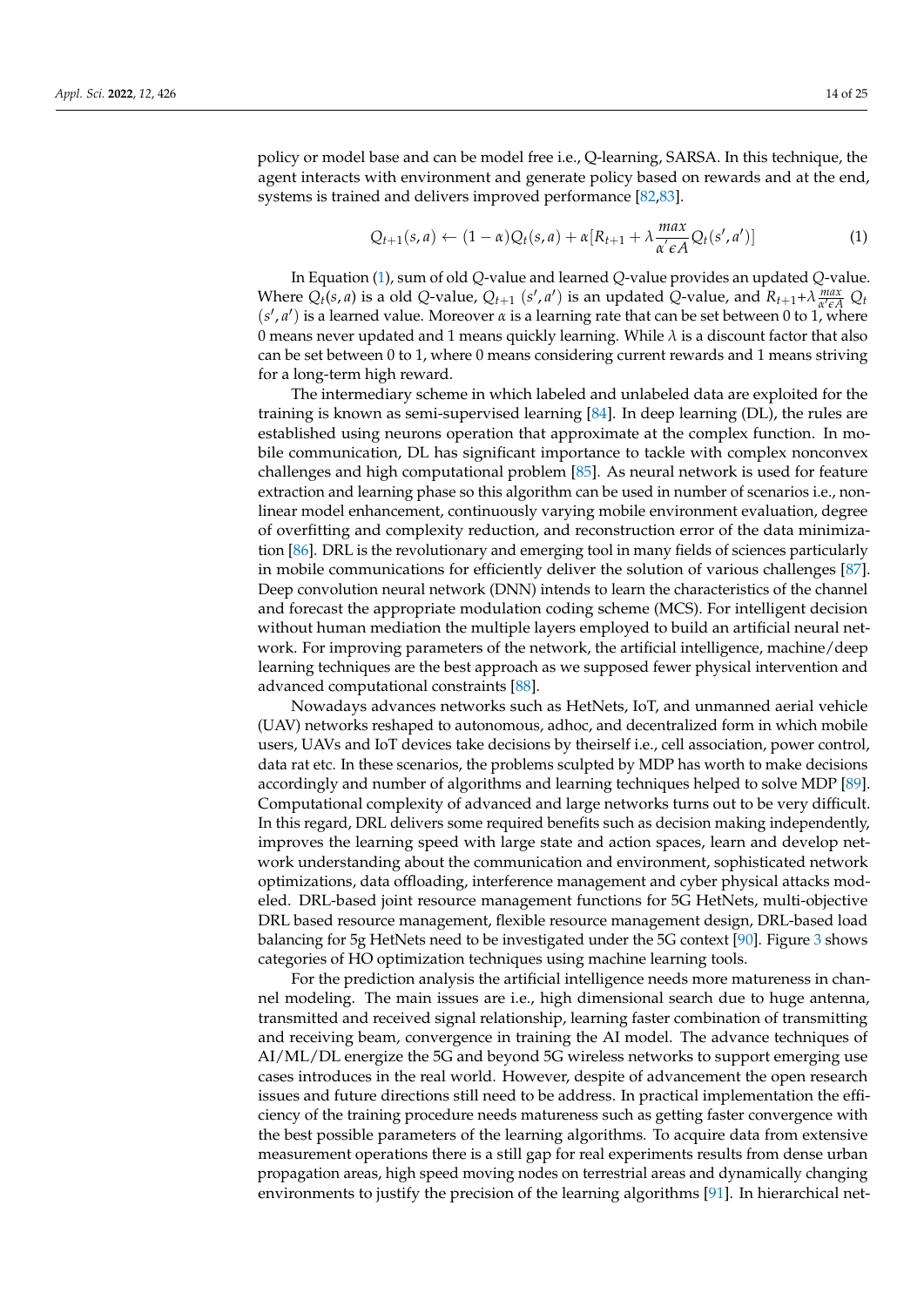<span id="page-14-0"></span>works, architecture design, control of the communication parameters of network entities, computation proficiency, centralized or distributed control performance, and accuracy requirements still need to be explored using AI/ML/DL aspect [\[92\]](#page-23-5). Advance algorithms and techniques for cyber attack during the operation is also an open challenge in this field such as reliable communication of unmanned ariel systems, session hijacking, man-in-the middle attack etc. RL has two main features (i) trial and error search (ii) delayed rewards [\[93\]](#page-23-6). Following the guidelines in [\[94\]](#page-23-7), Figure [4](#page-14-1) shows both RL, and deep Q-learning schema.



<span id="page-14-1"></span>**Figure 4.** Diagram of (**a**) Reinforcement Learning, and (**b**) Deep Q-learning.

Model is used to anticipate the nature of an environment. The ML designs which is using both planning and models are model based mechanism. If the model of environment is absent, then learning can be done through trial and error methods. Generally, there are three approaches to implement RL algorithm; Value based: In the value based RL algorithm, users try to achieve maximum value function, meaning that an agent is expecting a long period return of the existing states. Policy based: In this approach, users design a policy in which multiple actions are performed in every state to acquire a maximum reward in the future. Policy describe the method in which agent must act in certain environmental conditions [\[95\]](#page-23-8). Basically, policy always map the function of states and actions. Number of formats can be implemented as policy such as it can be a table, any searching process or can be a function. The idea of RL is way to maximize this policy. The signal rewards depicts the actions taken by agent is good or bad. The intention of this reward signal is to inflate the overall reward. Policy is dependent on signal reward in way that if agent receive bad reward, he must revise his policy and then again perform actions. Rewards can be categorizing as immediate reward or delayed rewards. In case of delayed rewards, the agent must find out which actions are cause of this reward. value function calculate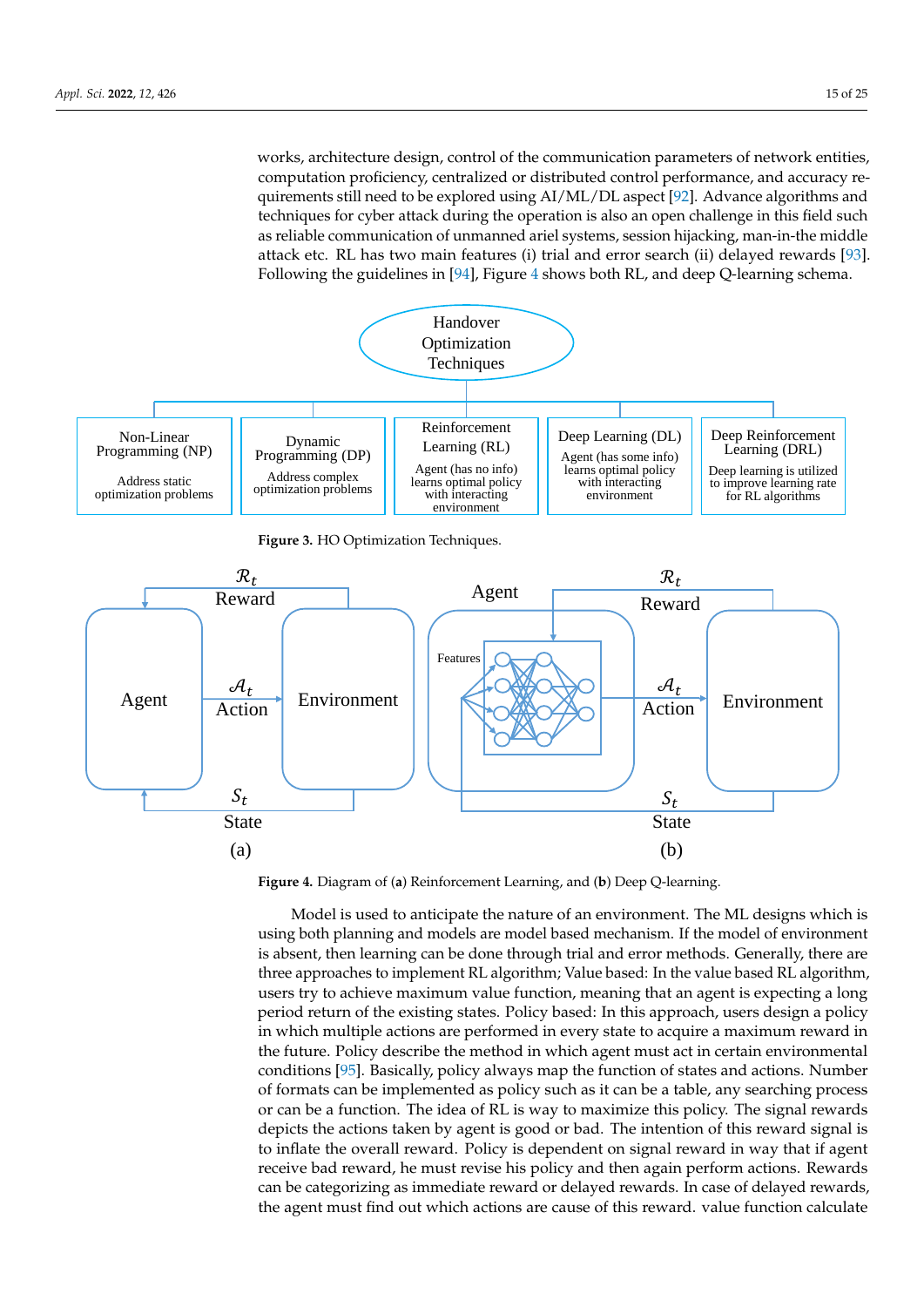the overall forthcoming reward. The core idea behind the value function is to figure out the states and perform actions accordingly. The basic diagram of RL is given above which shows the state and its relative actions [\[96\]](#page-23-9). Policy based methods are further divided into types:

- 1. Deterministic; Same actions are performed for all the states and processed by the policy pie.
- 2. Stochastic; Every action corresponds to a certain policy model based. In this method, a virtual model is designed for all types of surrounding atmosphere or environment. After creating a virtual model, learning process of agent begin to perform in that environment.

## *4.2. Related Contributions*

Machine learning algorithms always relies on intelligence and environment awareness. It grows fast and extensively utilized in various research domains and applied fields. Related contributions in Table [5](#page-16-1) shows a comparison of efficient and in optimized machine learning algorithms for HO decision management.

| Reference                            | Algorithm                              | Model            | Description                                                                                                                                                                                                                              |
|--------------------------------------|----------------------------------------|------------------|------------------------------------------------------------------------------------------------------------------------------------------------------------------------------------------------------------------------------------------|
| Minh-Thang<br>Nguyen, et al.<br>[97] | Reinforcement<br>Learning              | Model Free       | Suggest an algorithm for seamless mobility management using optimized<br>HO parameters in arbitrarily deployed small-cell networks.                                                                                                      |
| S. S. Mwanje,<br>et al. [98]         | Reinforcement<br>Learning              | Model Free       | Suggest a framework, enables an advance behavior of SON that learn the<br>best possible configurations autonomously using reinforcement learning<br>for mobility optimization and mobility load balancing.                               |
| K. T. Dinh, et al.<br>[99]           | Fuzzy and<br>Reinforcement<br>Learning | Model Free       | Suggest a combined solution of Fuzzy Q-Learning Control and a heuris-<br>tic Diff_load algorithm to optimize the HO and load balancing issue<br>by adapting hysteresis and the time to trigger parameters for SON en-<br>abled networks. |
| Y. Koda, et al.<br>$[100]$           | Reinforcement<br>Learning              | Model Free       | Suggest a reinforcement learning optimal HO decision-making policy<br>in millimeter-wave (mmWave) communication networks to maximize<br>throughput considering the velocities and locations of a pedestrians.                            |
| C. Lee, et al.<br>$[101]$            | Deep Learning                          | <b>DNN</b> Model | Suggest a policy for conditional HO by forecast the target cells get pre-<br>pared for a forthcoming HO.                                                                                                                                 |
| L. Yan, et al.<br>$[102]$            | Supervised<br>Machine<br>Learning      | Model Free       | Proposed to assist HO using existing chronological data such as channel<br>state information (CSI) and K-nearest neighbor algorithm in mmWave<br>vehicular networks for efficient HO decision.                                           |
| C. Wang, et al.<br>$[103]$           | Deep Learning                          | Model Based      | Suggest a multi-user multi-step trajectory prediction to predict user's<br>future location using the Long Short Term Memory (LSTM) for HO man-<br>agement.                                                                               |
| Mollel, Michael<br>S., et al. [104]  | Deep<br>Reinforcement<br>Learning      | Model free       | Suggest an offline reinforcement learning algorithm that optimize the HO<br>decisions considering existing user connectivity and throughput within<br>both time and frequency domains.                                                   |
| Bahra, Nasrin,<br>et al. [105]       | Deep<br>Reinforcement<br>Learning      | Model free       | Suggest a hybrid approach to obtain the existing user mobility patterns<br>and predict the future trajectory of a user.                                                                                                                  |
| Wang, C, et al.<br>$[106]$           | Deep Learning                          | Model free       | Suggest a multi-user trajectory prediction using LSTM cells that learns<br>the user's historical mobility patterns.                                                                                                                      |
| Xu, J., et al.<br>[107]              | Deep Learning                          | Model Free       | Suggest a model to understand the mobility patterns for trajectories<br>destination prediction.                                                                                                                                          |

**Table 5.** Related Contributions for RL-Based HO.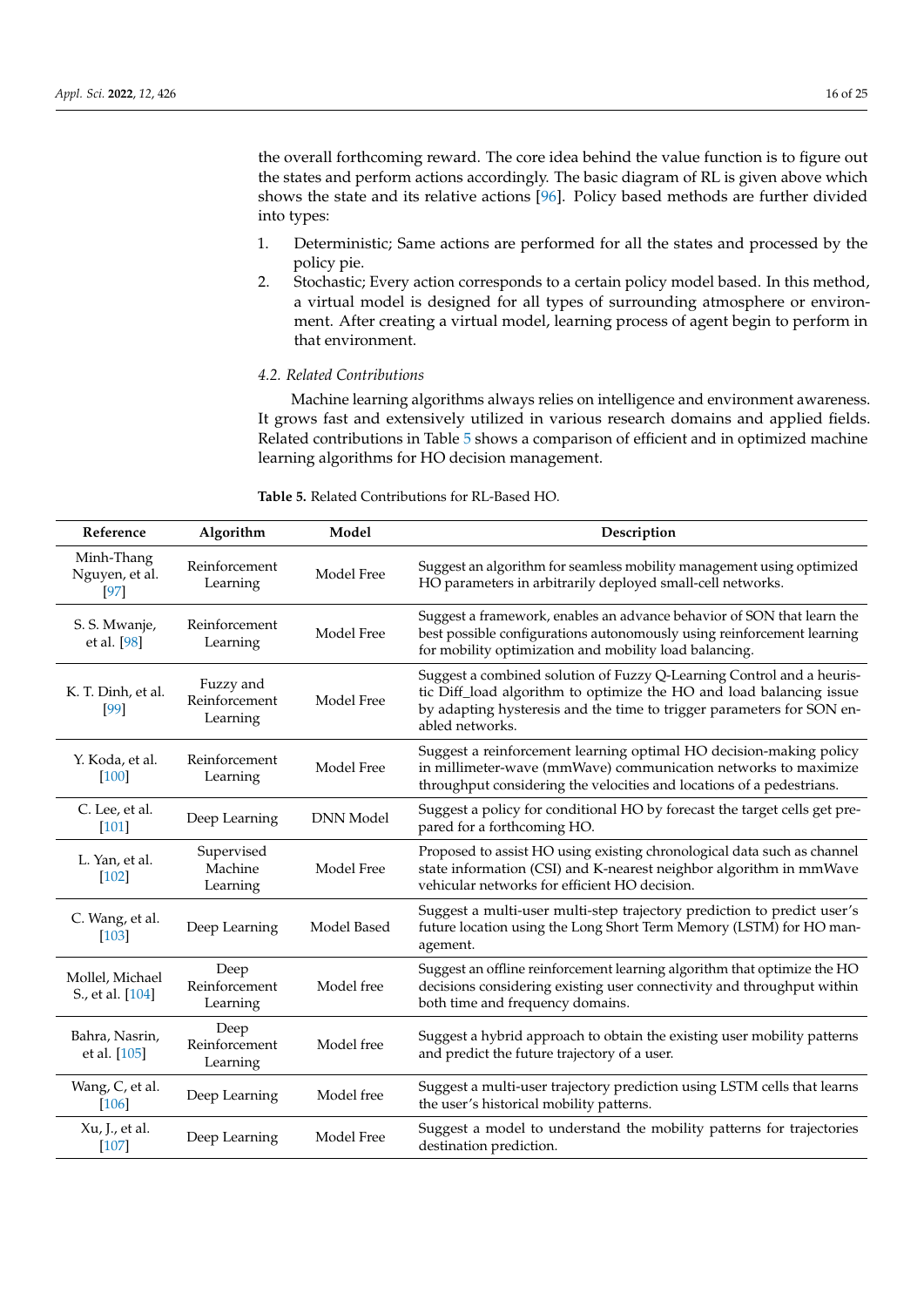| Reference                        | Algorithm     | Model      | Description                                                                                                                                                                                       |
|----------------------------------|---------------|------------|---------------------------------------------------------------------------------------------------------------------------------------------------------------------------------------------------|
| Bahra, N., et al.<br>[108]       | Deep Learning | Model free | Suggest a mobility model to simplify the user's trajectory using recurrent<br>neural network variations and eliminating the irrelevant data.                                                      |
| Sadri, A., et al.<br>$[109]$     | Deep Learning | Model Free | Suggest a mobility model of existing relations from all existing trajectories<br>for future path prediction using a similarity metric.                                                            |
| Ozturk, M., et al.<br>$[110]$    | Deep Learning | Model Free | Proposed an analytical model to determine the holistic cost of HO i.e.,<br>latency, signaling overhead, and call dropping.                                                                        |
| M. Alrabeiah,<br>et al. [111]    | Deep Learning | Model Free | Suggest a technique to predict obstruction and mmWave beam for mobil-<br>ity management considering sub-6 GHz channels.                                                                           |
| C. Lee, et al.<br>$[112]$        | Deep Learning | Model Free | Suggest a policy to predict the upcoming cell for proactive conditional<br>HO using deep neural network in mmWave networks.                                                                       |
| Z. Wang, et al.<br>$[113]$       | Deep Learning | Model Free | For low latency mobile networks, hidden Markov process implemented<br>for learning the optimal HO controllers and to prediction the next con-<br>nected access point.                             |
| Chih-Lin I, et al.<br><b>114</b> | Deep Learning | Model Free | Proposed a proactive HO method based on novel data-driven intelligent<br>radio access network. The technique decreases the number of service<br>interruptions and the impact of ping-pong effect. |

<span id="page-16-1"></span>**Table 5.** *Cont.*

#### *4.3. Types of Reinforcement Learning*

Positive and negative are the two types of RL, which are defined as follows:

1. Positive;

Positive RL is referred to event that happens because of the specific behavior. It amplifies the intensity and oscillation of behavior and impacts on the activities performed by the agent. It maximizes the performance of an event and maintain changes for a longer period while an excessive implementation of RL may create over optimization state that impacts the outcomes of actions.

2. Negative;

In this type of RL, actions are taken to improve the strength of behavior that happens because of the undesirable conditions. These undesirable conditions should be stopped or reduced to achieve the minimum standpoint of performance. Nevertheless, a lot of effort is needed to achieve the conditions of that standpoint [\[115\]](#page-24-0).

## <span id="page-16-0"></span>**5. Challenges and Future Research Directions**

Many studies already have been conducted to address one of the biggest challenges of future wireless networks such as HO management in 5G small cell. Emerging technologies i.e., D2D, M2M, MIMO, EC, SC, BF, convergence of WiFi and cellular, SDN, NFV and CC and upcoming use cases and services such as mMTC, eMBB, and uRLLC introduces new challenges. Also high speed mobility, high data rate applications and limited resources in 5G UDSC networks faces numerous challenges. Still there are some significant challenges needs to be addressed in optimized way using advance machine learning algorithms. In this section, we will briefly discuss the upcoming challenges for HO management in small cell networks and future research direction.

1. QoS/QoE for multimedia traffic; The requirements for quality of service and serving capability of multimedia traffic are different from the data and voice traffic. HO techniques deliver different QoS/QoE in different use cases to perform various types of multimedia traffic [\[116\]](#page-24-1). Providing the best machine learning solution while considering the QoS/QoE in HO management, is an active research area for beyond 5G wireless small cell networks where huge data will be drive with low latency and best connectivity.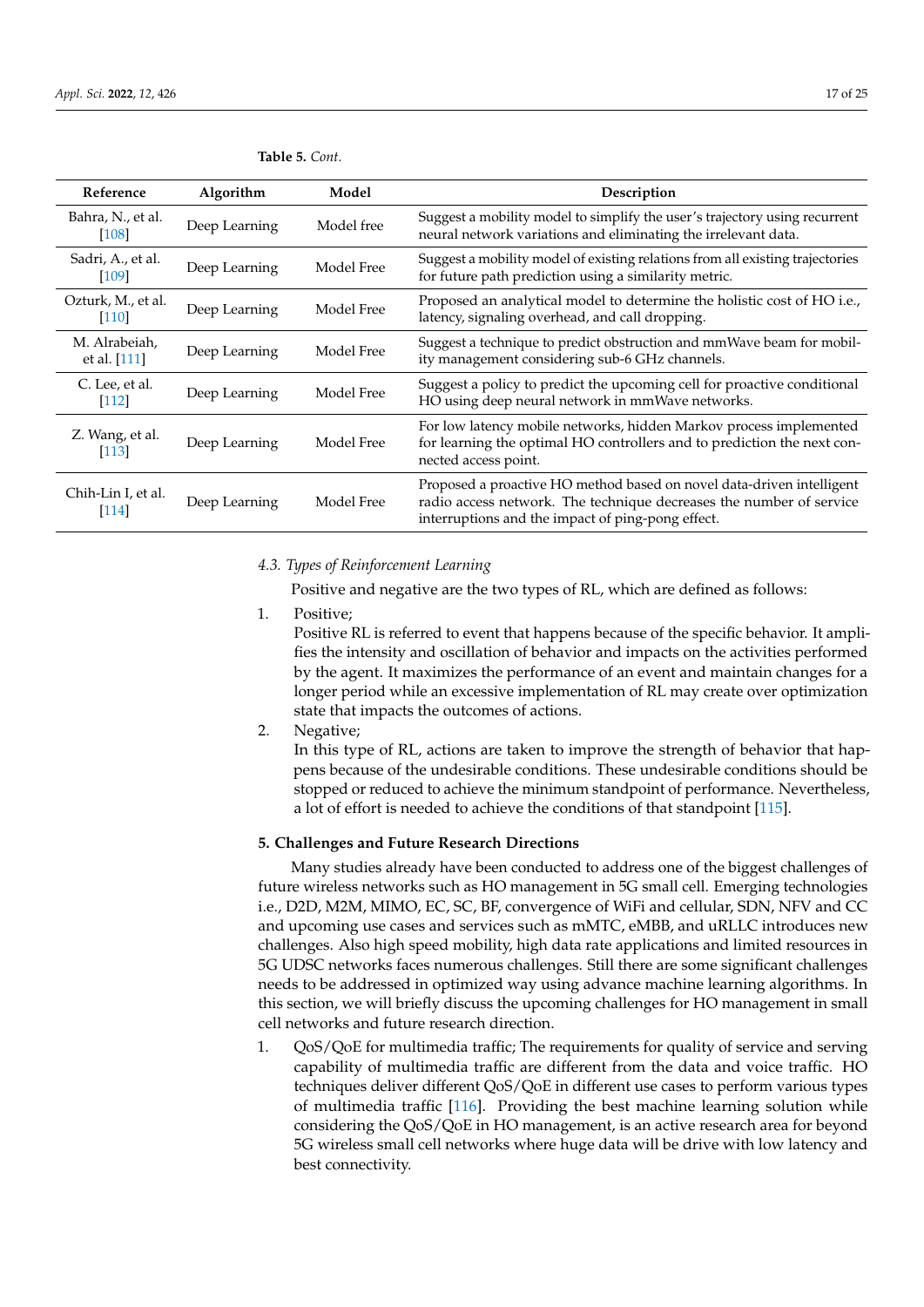- 2. Controlling Communication Overhead; Existing HO solutions required complicated and frequent collaboration between all nodes available for communication i.e., Macrocell, small cells and the UEs. This phenomenon required large number of network resources to exchange the necessary information [\[117\]](#page-24-2). Providing the best machine learning solution for controlling communication overhead while considering is an active research area for beyond 5G wireless small cell networks.
- 3. Network Performance in Outdoor Use Cases; Primarily, huge data traffic broadcast in indoor scenarios where wired and wireless connections are the best available option [\[118\]](#page-24-3). while providing the best machine learning solution for outdoor scenarios should be consider carefully is an active research area for beyond 5G wireless networks.
- 4. Battery Life in Smartphone; Advance antenna, applications and optimized use case scenarios required huge processing and this killing behavior consuming the battery life of smart phones and wireless connected drones [\[119\]](#page-24-4). So, providing the best machine learning solution for limited energy supply is another critical challenge is an active research area for beyond 5G wireless networks.
- 5. Wireless Back haul Spectrum Efficiency; In beyond 5G wireless networks, cell BSs requires wireless back haul network with massive capability to handle the large number of wireless connections and flexible deployment [\[120\]](#page-24-5). Hence, providing the best machine learning solution for spectrum resource management, networking complexity, and infrastructure cost to handle the large number of cells in beyond 5G wireless networks is an active research area.
- 6. Advanced Techniques Integration; In 5G small cell networks, mmWave, massive MIMO, and mMTC are the key enablers to improve the network capacity up to 100 times. And massive signaling overhead of these advance technologies produce dense communication and processing [\[121\]](#page-24-6). Therefore, providing the resource efficiency, cost efficiency, and interference mitigation using machine learning in beyond 5G wireless networks is also an active research area.
- 7. Security and Privacy Concerns; The most critical and crucial challenges in HO management for UD 5G small cell networks are security and privacy concerns since the high densification of the cells and UEs. Number of new functions and applications dealing with communication data pose new challenges for security compromise and privacy concern [\[122\]](#page-24-7). Hence, efficient counterstep using machine learning in beyond 5G small cell wireless networks also an active research direction.
- 8. HO in Drone Mobility; According to 3GPP, unmanned ariel vehicles possibly experience weak signal-to-interference-plus-noise ratio (SINR) than terrestrial UEs. Because of obstacles occurring between the wireless signals and possibility of HOs increases so it is inevitable to improve these issues. As mentioned previously, small cell technology and cell densification also bring challenges for mobility and HO management. In UD networks, the coverage range of cells is limited and overlaid. As a result, UEs, covering mobility functions, need to move from one cell to another or face frequent HOs. Mobility management is a key feature of 5G infrastructure as it improves user experience and use cases that will be coming in future. Therefore, HO functions and operations must be completed without interference and interruption instances to perform the requirements of 5G mobility management. In this paper, we discuss challenges of mobility and HO management in 5G UD cellular network and scrutinize multiple ways to overcome these challenges. In drone communication, telepresence, dominance in line of sight (LoS), coordinated multi-point transmission, air-borne-base station required more efficient solutions to conduct different services [\[123](#page-24-8)[,124\]](#page-24-9). Therefore, cost effective machine learning based solution in UD networks also an active research direction.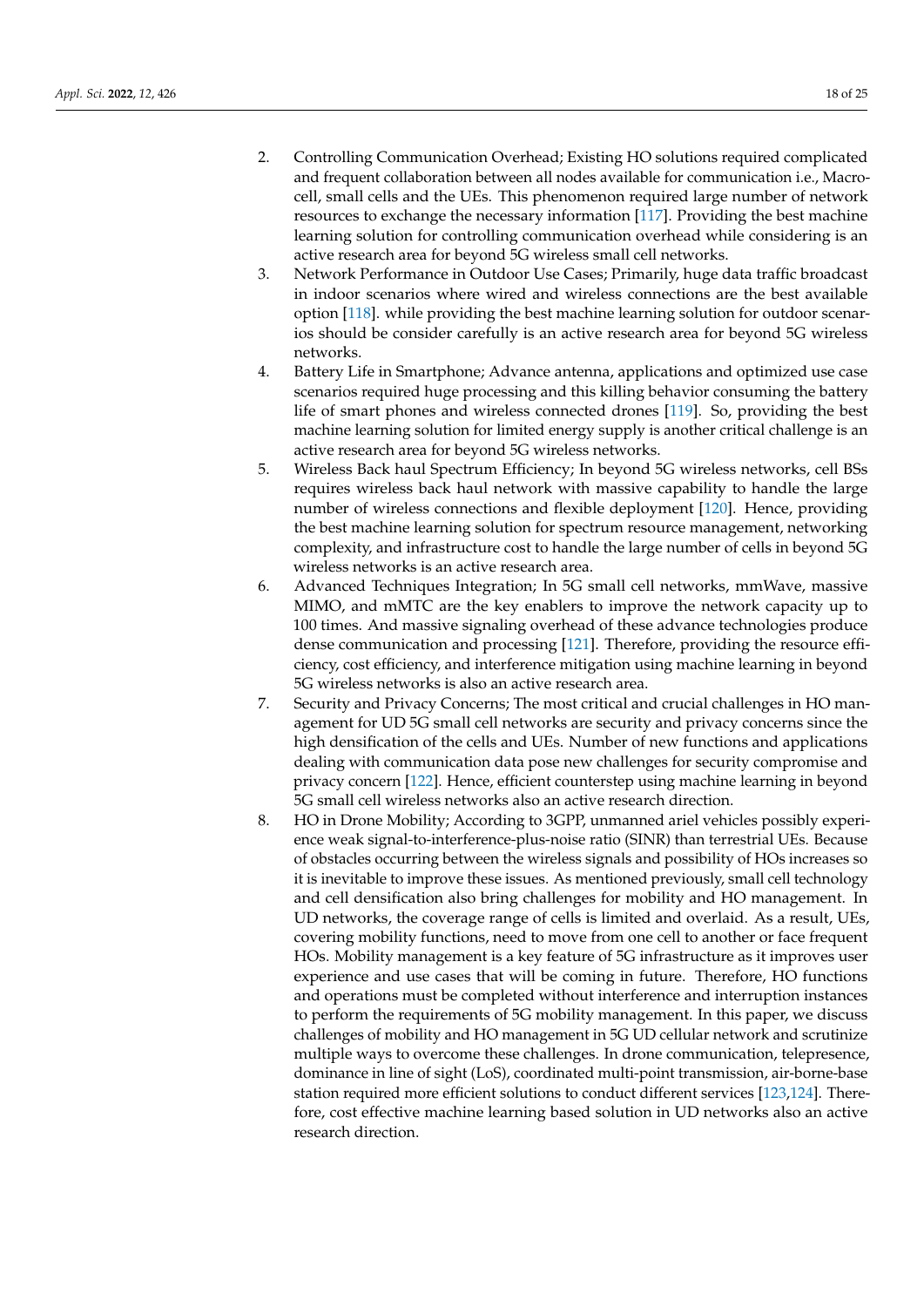- 9. Load Imbalance; Despite all the advantages of HetNets and cell densifications, small cell technology comes with hurdles that must be solved first. Load imbalance, for instance, occurs due to variation in transmitted power and coverage area from unlike tiers of cells. Henceforth, small cells will not serve substantial purpose by using traditional user association rules which revolve around only received power. Cell range expansion (CRE) or biasing is a persuasive technique to fight against this challenge [\[125\]](#page-24-10).
- 10. Inter-cell Interference; Inter-cell interference is yet another issue present in cell densification that can be solved through eICIC, an abbreviation used for cell interference Coordination. This mitigation technique exploits Almost blank subframes (ABS) to eradicate noises or interference from Macrocell BSs. ABSs are integrated in HetNets to optimize interference of high power nodes. However, low power nodes know the interference pattern, allowing the CRE to be embedded over the low power nodes and can serve large number of UEs without getting interference from high power nodes [\[126\]](#page-24-11).
- 11. Radio Resource Control (RRC). The mobile management and HO operation challenges can be controlled by RRC. Being a layer three network protocol, it is located between UE and BS nodes, used in UMTS, LTE and 5G and considered as a part of air interface control plane. Consequently, RRC has a potential to enhance the latency, power, and energy consumption in UD 5G cellular networks. Some other functions include transferring system information, initiating or emancipating RRC connections, paging, transferring nonaccess stratum (NAS) messages essential to handle communication between user equipment and core nets [\[127\]](#page-24-12).

#### **6. Conclusions**

In this paper, we have presented an overview of the mobility management using 5G enabling technologies. We have presented the 5G wireless network structure supporting ultra-dense small cell networks. We discussed HO information and decision management in 5G UDSC network scenario. We also mentioned radio resource control, HO metrics, information gathering and classification of HO decision schemes. Finally, we have discussed how machine learning techniques can help to optimize the HO process in 5g network and related contribution of researchers accordingly. At the end, we discussed the mentioned challenges to be addressed with respect to 5G supported use cases using machine learning supported tools.

**Author Contributions:** Conceptualization, J.T. and A.K.; methodology, J.T. and A.H.; validation, J.T. and A.H.; formal analysis, J.T., R.A. and A.H.; investigation, J.T. and A.H.; resources, A.K. and A.H.; data curation, J.T. and R.A.; writing—original draft preparation, J.T.; writing—review and editing, J.T., A.H. and A.K.; visualization, J.T. and R.A.; supervision, A.H. and A.K.; project administration, A.H. and A.K.; funding acquisition, A.K. All authors have read and agreed to the published version of the manuscript.

**Funding:** This work was supported by National Research Foundation of Korea (NRF) grant funded by Korean government (MSIT) (IITP-2021-0-01816) and Strengthening R&D Capability Program of Sejong University.

**Institutional Review Board Statement:** Not applicable.

**Informed Consent Statement:** Not applicable.

**Data Availability Statement:** Not applicable.

**Conflicts of Interest:** The authors declare that they have no conflicts of interest to report regarding the present study.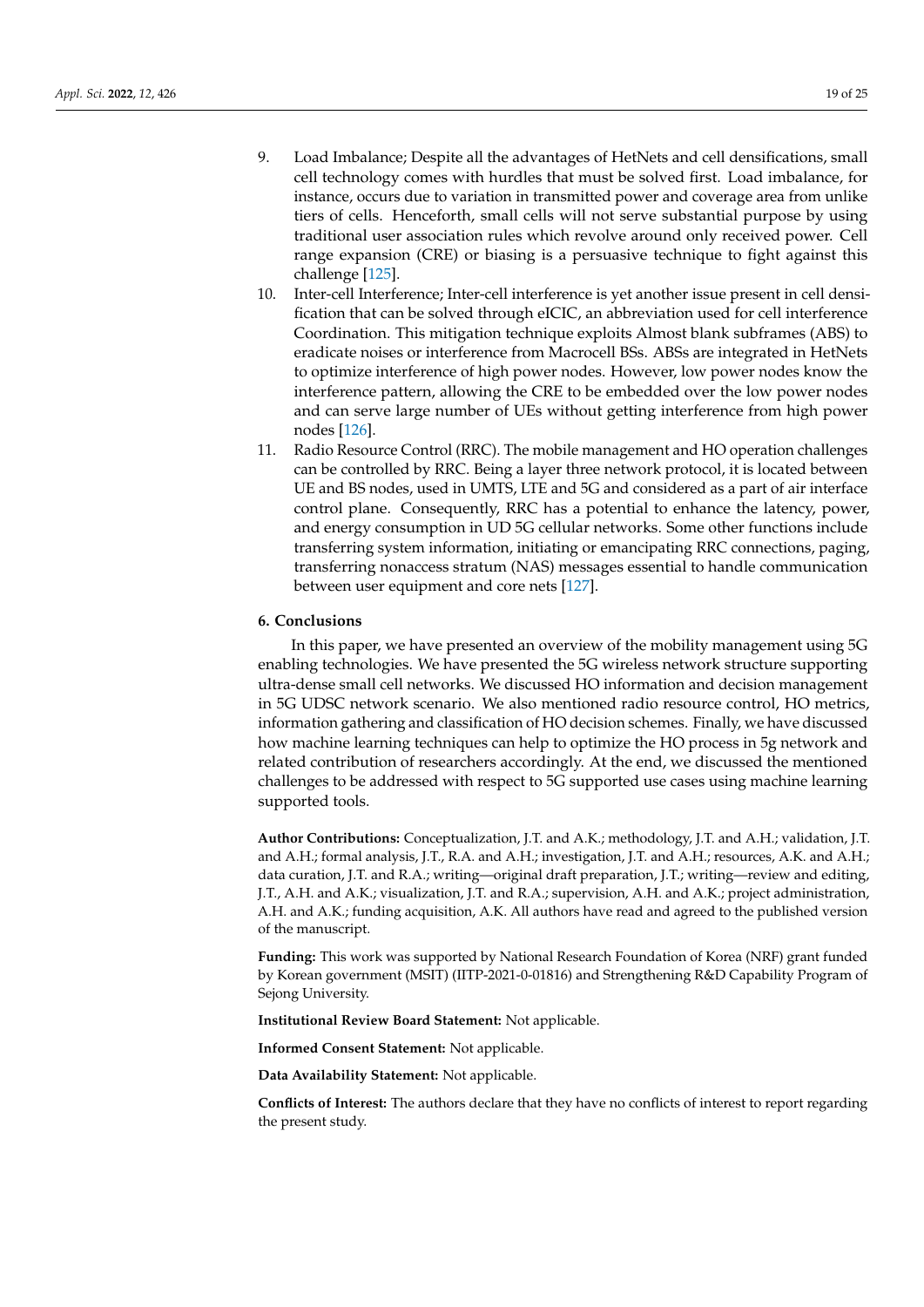# **Abbreviations**

| The following abbreviations are used in this manuscript: |                                            |  |  |
|----------------------------------------------------------|--------------------------------------------|--|--|
| 5G                                                       | <b>Fifth Generation</b>                    |  |  |
| 3GPP                                                     | Third Generation Partnership Project       |  |  |
| AI                                                       | Artificial Intelligence                    |  |  |
| B5G                                                      | Beyond 5G                                  |  |  |
| BS                                                       | <b>Base Station</b>                        |  |  |
| $\mathsf{C}\mathsf{P}$                                   | Control Plane                              |  |  |
| DL                                                       | Deep Learning                              |  |  |
| DRL                                                      | Deep Reinforcement Learning                |  |  |
| <b>DNN</b>                                               | Deep Neural Network                        |  |  |
| D <sub>2</sub> D                                         | Device to Device                           |  |  |
| DP                                                       | Data Plane                                 |  |  |
| eMBB                                                     | <b>Enhanced Mobile Broadband</b>           |  |  |
| gNB                                                      | gNodeB                                     |  |  |
| HO                                                       | Hand Over                                  |  |  |
| HetNet                                                   | Heterogeneous Network                      |  |  |
| IоT                                                      | <b>Internet of Things</b>                  |  |  |
| <b>LTE</b>                                               | Long Term Evolution                        |  |  |
| MAB                                                      | Multi-arm Bandit                           |  |  |
| <b>MDP</b>                                               | Markov Decision Process                    |  |  |
| МL                                                       | Machine Learning                           |  |  |
| mMIMO                                                    | Massive Multiple input Multiple Output     |  |  |
| mMTC                                                     | Massive Machine type communication         |  |  |
| mmWave                                                   | Millimeter wave                            |  |  |
| M2M                                                      | Machine to Machine                         |  |  |
| NFV                                                      | Network FunctionVirtual                    |  |  |
| <b>NGWN</b>                                              | Next Generation Wireless Network           |  |  |
| <b>NOMA</b>                                              | Non-Orthogonal Multiple Access             |  |  |
| NR                                                       | New Raadio                                 |  |  |
| OFDM                                                     | Orthogonal Frequency Division Multiplexing |  |  |
| QoE                                                      | Quality of Experience                      |  |  |
| QoS                                                      | Quality of Service                         |  |  |
| RAT                                                      | Radio Access Technology                    |  |  |
| RAN                                                      | Radio Access Network                       |  |  |
| RL                                                       | Reinforcement Learning                     |  |  |
| RSRP                                                     | Reference Signal Received Power            |  |  |
| <b>RSRQ</b>                                              | Reference Signal Received Quality          |  |  |
| RSSI                                                     | Reference Signal Strength Indicator        |  |  |
| SС                                                       | Small Cell                                 |  |  |
| <b>SDN</b>                                               | Software Defined Networks                  |  |  |
| SON                                                      | Self Organized Network                     |  |  |
| <b>UAV</b>                                               | Unmanned Ariel Vehicle                     |  |  |
| <b>UAV-BS</b>                                            | <b>UAV-</b> Base Station                   |  |  |
| <b>UAV-UE</b>                                            | <b>UAV-User Equipment</b>                  |  |  |
| <b>UDN</b>                                               | <b>Ultra-Dense Network</b>                 |  |  |
| uRLLC                                                    | Ultra-Reliable low-latency communications  |  |  |

#### **References**

- <span id="page-19-0"></span>1. Tikhomirov, A.; Omelyanchuk, E.; Semenova, A. Recommended 5G frequency bands evaluation. In Proceedings of the 2018 Systems of Signals Generating and Processing in the Field of on Board Communications, Moscow, Russia, 14–15 March 2018; pp. 1–5.
- <span id="page-19-1"></span>2. Speicher, S.; Sirotkin, S.; Palat, S.; Davydov, A. 5G System Overview. In *5G Radio Access Network Architecture: The Dark Side of 5G*; Wiley: New York, NY, USA, 2021; pp. 37–122.
- <span id="page-19-2"></span>3. Ali, Z.; Lagén, S.; Giupponi, L.; Rouil, R. 3GPP NR V2X Mode 2: Overview, Models and System-Level Evaluation. *IEEE Access* **2021**, *9*, 89554–89579. [\[CrossRef\]](http://doi.org/10.1109/ACCESS.2021.3090855)
- <span id="page-19-3"></span>4. Chen, J.; Ge, X.; Ni, Q. Coverage and handoff analysis of 5G fractal small cell networks. *IEEE Trans. Wirel. Commun.* **2019**, *18*, 1263–1276. [\[CrossRef\]](http://dx.doi.org/10.1109/TWC.2018.2890662)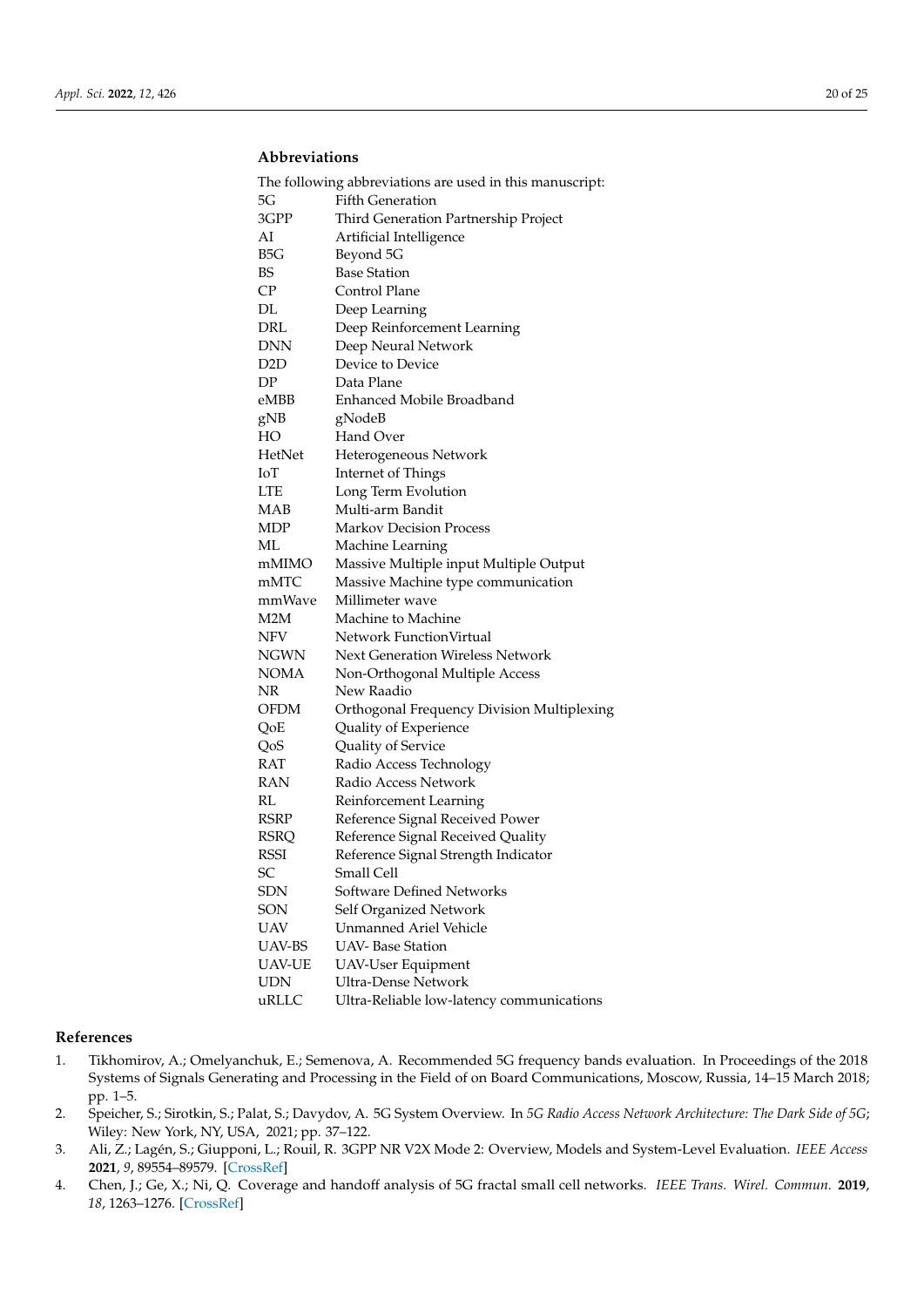- <span id="page-20-0"></span>5. Sönmez, Ş.; Shayea, I.; Khan, S.A.; Alhammadi, A. Handover management for next-generation wireless networks: A brief overview. In Proceedings of the 2020 IEEE Microwave Theory and Techniques in Wireless Communications (MTTW), Riga, Latvia, 1–2 October 2020; Volume 1, pp. 35–40.
- <span id="page-20-1"></span>6. Al-Falahy, N.; Alani, O.Y. Millimetre wave frequency band as a candidate spectrum for 5G network architecture: A survey. *Phys. Commun.* **2019**, *32*, 120–144. [\[CrossRef\]](http://dx.doi.org/10.1016/j.phycom.2018.11.003)
- <span id="page-20-2"></span>7. Attiah, M.L.; Isa, A.A.M.; Zakaria, Z.; Abdulhameed, M.; Mohsen, M.K.; Ali, I. A survey of mmWave user association mechanisms and spectrum sharing approaches: An overview, open issues and challenges, future research trends. *Wirel. Netw.* **2020**, *26*, 2487–2514. [\[CrossRef\]](http://dx.doi.org/10.1007/s11276-019-01976-x)
- <span id="page-20-3"></span>8. Ouamri, M.A.; Oteşteanu, M.E.; Isar, A.; Azni, M. Coverage, handoff and cost optimization for 5G heterogeneous network. *Phys. Commun.* **2020**, *39*, 101037. [\[CrossRef\]](http://dx.doi.org/10.1016/j.phycom.2020.101037)
- <span id="page-20-4"></span>9. Huq, K.M.S.; Busari, S.A.; Rodriguez, J.; Frascolla, V.; Bazzi, W.; Sicker, D.C. Terahertz-enabled wireless system for beyond-5G ultra-fast networks: A brief survey. *IEEE Netw.* **2019**, *33*, 89–95. [\[CrossRef\]](http://dx.doi.org/10.1109/MNET.2019.1800430)
- <span id="page-20-5"></span>10. Huo, Y.; Dong, X.; Xu, W.; Yuen, M. Enabling multi-functional 5G and beyond user equipment: A survey and tutorial. *IEEE Access* **2019**, *7*, 116975–117008. [\[CrossRef\]](http://dx.doi.org/10.1109/ACCESS.2019.2936291)
- <span id="page-20-6"></span>11. Yu, C. Survey on algorithms and strategies for mobility enhancement under heterogeneous network (hetnet) deployment circumstances. *Int. J. Future Gener. Commun. Netw.* **2016**, *9*, 187–198. [\[CrossRef\]](http://dx.doi.org/10.14257/ijfgcn.2016.9.1.17)
- <span id="page-20-7"></span>12. Luong, N.C.; Hoang, D.T.; Gong, S.; Niyato, D.; Wang, P.; Liang, Y.C.; Kim, D.I. Applications of deep reinforcement learning in communications and networking: A survey. *IEEE Commun. Surv. Tutor.* **2019**, *21*, 3133–3174. [\[CrossRef\]](http://dx.doi.org/10.1109/COMST.2019.2916583)
- <span id="page-20-8"></span>13. Althamary, I.; Huang, C.W.; Lin, P. A survey on multi-agent reinforcement learning methods for vehicular networks. In Proceedings of the 2019 15th International Wireless Communications & Mobile Computing Conference (IWCMC), Tangier, Morocco, 24–28 June 2019; pp. 1154–1159.
- <span id="page-20-9"></span>14. Jiang, C.; Zhang, H.; Ren, Y.; Han, Z.; Chen, K.C.; Hanzo, L. Machine learning paradigms for next-generation wireless networks. *IEEE Wirel. Commun.* **2016**, *24*, 98–105. [\[CrossRef\]](http://dx.doi.org/10.1109/MWC.2016.1500356WC)
- <span id="page-20-10"></span>15. Adedoyin, M.A.; Falowo, O.E. Combination of ultra-dense networks and other 5G enabling technologies: A survey. *IEEE Access* **2020**, *8*, 22893–22932. [\[CrossRef\]](http://dx.doi.org/10.1109/ACCESS.2020.2969980)
- <span id="page-20-11"></span>16. Tayyab, M.; Gelabert, X.; Jäntti, R. A survey on handover management: From LTE to NR. *IEEE Access* **2019**, *7*, 118907–118930. [\[CrossRef\]](http://dx.doi.org/10.1109/ACCESS.2019.2937405)
- <span id="page-20-12"></span>17. Bithas, P.S.; Michailidis, E.T.; Nomikos, N.; Vouyioukas, D.; Kanatas, A.G. A survey on machine-learning techniques for UAV-based communications. *Sensors* **2019**, *19*, 5170. [\[CrossRef\]](http://dx.doi.org/10.3390/s19235170) [\[PubMed\]](http://www.ncbi.nlm.nih.gov/pubmed/31779133)
- <span id="page-20-13"></span>18. Agiwal, M.; Roy, A.; Saxena, N. Next generation 5G wireless networks: A comprehensive survey. *IEEE Commun. Surv. Tutor.* **2016**, *18*, 1617–1655. [\[CrossRef\]](http://dx.doi.org/10.1109/COMST.2016.2532458)
- <span id="page-20-14"></span>19. Van Quang, B.; Prasad, R.V.; Niemegeers, I. A survey on handoffs—Lessons for 60 GHz based wireless systems. *IEEE Commun. Surv. Tutor.* **2010**, *14*, 64–86. [\[CrossRef\]](http://dx.doi.org/10.1109/SURV.2011.101310.00005)
- <span id="page-20-15"></span>20. Lee, Y.L.; Qin, D. A survey on applications of deep reinforcement learning in resource management for 5G heterogeneous networks. In Proceedings of the 2019 Asia-Pacific Signal and Information Processing Association Annual Summit and Conference (APSIPA ASC), Lanzhou, China, 18–21 November 2019; pp. 1856–1862.
- <span id="page-20-16"></span>21. Zaidi, S.M.A.; Manalastas, M.; Farooq, H.; Imran, A. Mobility management in emerging ultra-dense cellular networks: A survey, outlook, and future research directions. *IEEE Access* **2020**, *8*, 183505–183533. [\[CrossRef\]](http://dx.doi.org/10.1109/ACCESS.2020.3027258)
- <span id="page-20-17"></span>22. Ullah, Z.; Al-Turjman, F.; Mostarda, L. Cognition in UAV-aided 5G and beyond communications: A survey. *IEEE Trans. Cogn. Commun. Netw.* **2020**, *6*, 872–891. [\[CrossRef\]](http://dx.doi.org/10.1109/TCCN.2020.2968311)
- <span id="page-20-18"></span>23. Mao, Q.; Hu, F.; Hao, Q. Deep learning for intelligent wireless networks: A comprehensive survey. *IEEE Commun. Surv. Tutor.* **2018**, *20*, 2595–2621. [\[CrossRef\]](http://dx.doi.org/10.1109/COMST.2018.2846401)
- <span id="page-20-19"></span>24. Sharma, A.; Vanjani, P.; Paliwal, N.; Basnayaka, C.M.W.; Jayakody, D.N.K.; Wang, H.C.; Muthuchidambaranathan, P. Communication and networking technologies for UAVs: A survey. *J. Netw. Comput. Appl.* **2020**, *168*, 102739. [\[CrossRef\]](http://dx.doi.org/10.1016/j.jnca.2020.102739)
- <span id="page-20-20"></span>25. Kibria, M.G.; Nguyen, K.; Villardi, G.P.; Zhao, O.; Ishizu, K.; Kojima, F. Big data analytics, machine learning, and artificial intelligence in next-generation wireless networks. *IEEE Access* **2018**, *6*, 32328–32338. [\[CrossRef\]](http://dx.doi.org/10.1109/ACCESS.2018.2837692)
- <span id="page-20-21"></span>26. Abdellah, A.; Koucheryavy, A. Survey on artificial intelligence techniques in 5G networks. *J. Inf. Technol. Telecommun. SPbSUT Russ.* **2020**, *8*, 1–10. [\[CrossRef\]](http://dx.doi.org/10.31854/2307-1303-2020-8-1-1-10)
- <span id="page-20-22"></span>27. Peng, H.; Shen, X. Multi-agent reinforcement learning based resource management in MEC-and UAV-assisted vehicular networks. *IEEE J. Sel. Areas Commun.* **2020**, *39*, 131–141. [\[CrossRef\]](http://dx.doi.org/10.1109/JSAC.2020.3036962)
- <span id="page-20-23"></span>28. Hazareena, A.; Mustafa, B.A. A survey: On the waveforms for 5G. In Proceedings of the 2018 Second International Conference on Electronics, Communication and Aerospace Technology (ICECA), Coimbatore, India, 29–31 March 2018; pp. 64–67.
- <span id="page-20-24"></span>29. Pandi, V.S.; Priya, J.L. A survey on 5G mobile technology. In Proceedings of the 2017 IEEE International Conference on Power, Control, Signals and Instrumentation Engineering (ICPCSI), Chennai, India, 21–22 September 2017; pp. 1656–1659.
- <span id="page-20-25"></span>30. Zhang, J.; Kang, K.; Huang, Y.; Shafi, M.; Molisch, A.F. Millimeter and THz wave for 5G and beyond. *China Commun.* **2019**, *16*, 3–6.
- <span id="page-20-26"></span>31. Khurpade, J.M.; Rao, D.; Sanghavi, P.D. A Survey on IOT and 5G Network. In Proceedings of the 2018 International Conference on Smart City and Emerging Technology (ICSCET), Mumbai, India, 5 January 2018; pp. 1–3.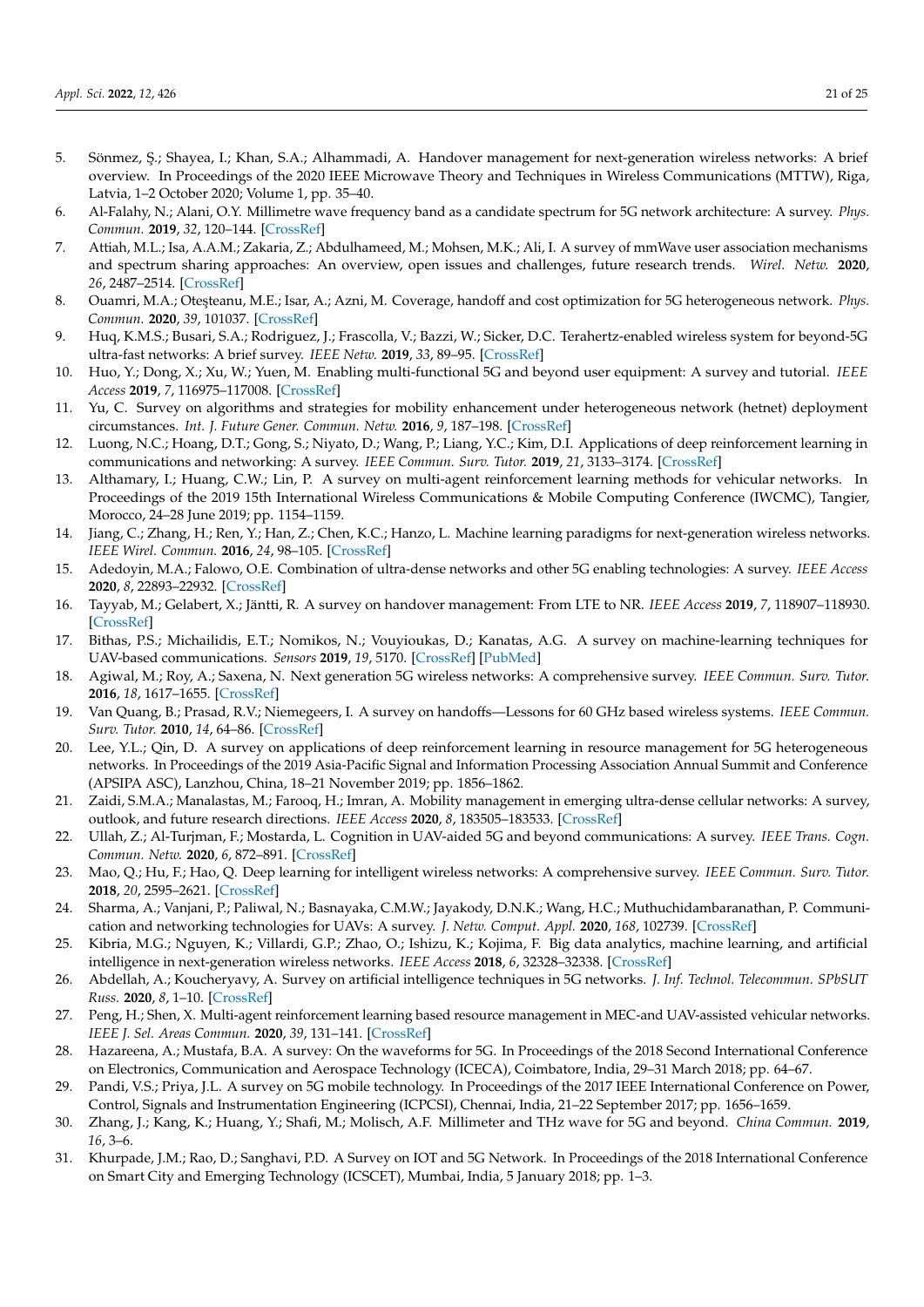- <span id="page-21-0"></span>32. Wen, F.; Wymeersch, H.; Peng, B.; Tay, W.P.; So, H.C.; Yang, D. A survey on 5G massive MIMO localization. *Digit. Signal Process.* **2019**, *94*, 21–28. [\[CrossRef\]](http://dx.doi.org/10.1016/j.dsp.2019.05.005)
- <span id="page-21-1"></span>33. Kaur, P.; Garg, R. A survey on key enabling technologies towards 5G. In *IOP Conference Series: Materials Science and Engineering*; IOP Publishing: Bristol, UK, 2021; Volume 1033, p. 012011.
- <span id="page-21-2"></span>34. Morgado, A.; Huq, K.M.S.; Mumtaz, S.; Rodriguez, J. A survey of 5G technologies: Regulatory, standardization and industrial perspectives. *Digit. Commun. Netw.* **2018**, *4*, 87–97. [\[CrossRef\]](http://dx.doi.org/10.1016/j.dcan.2017.09.010)
- <span id="page-21-3"></span>35. Cayamcela, M.E.M.; Lim, W. Artificial intelligence in 5G technology: A survey. In Proceedings of the 2018 International Conference on Information and Communication Technology Convergence (ICTC), Jeju Island, Korea, 17–19 October 2018; pp. 860–865.
- <span id="page-21-4"></span>36. Ansari, R.I.; Chrysostomou, C.; Hassan, S.A.; Guizani, M.; Mumtaz, S.; Rodriguez, J.; Rodrigues, J.J. 5G D2D networks: Techniques, challenges, and future prospects. *IEEE Syst. J.* **2017**, *12*, 3970–3984. [\[CrossRef\]](http://dx.doi.org/10.1109/JSYST.2017.2773633)
- <span id="page-21-5"></span>37. Zhang, L.; Xiao, M.; Wu, G.; Alam, M.; Liang, Y.C.; Li, S. A survey of advanced techniques for spectrum sharing in 5G networks. *IEEE Wirel. Commun.* **2017**, *24*, 44–51. [\[CrossRef\]](http://dx.doi.org/10.1109/MWC.2017.1700069)
- <span id="page-21-6"></span>38. De Ree, M.; Mantas, G.; Radwan, A.; Mumtaz, S.; Rodriguez, J.; Otung, I.E. Key management for beyond 5G mobile small cells: A survey. *IEEE Access* **2019**, *7*, 59200–59236. [\[CrossRef\]](http://dx.doi.org/10.1109/ACCESS.2019.2914359)
- <span id="page-21-7"></span>39. Manap, S.; Dimyati, K.; Hindia, M.N.; Talip, M.S.A.; Tafazolli, R. Survey of radio resource management in 5G heterogeneous networks. *IEEE Access* **2020**, *8*, 131202–131223. [\[CrossRef\]](http://dx.doi.org/10.1109/ACCESS.2020.3002252)
- <span id="page-21-8"></span>40. Lemic, F.; Abadal, S.; Tavernier, W.; Stroobant, P.; Colle, D.; Alarcón, E.; Marquez-Barja, J.; Famaey, J. Survey on terahertz nanocommunication and networking: A top-down perspective. *IEEE J. Sel. Areas Commun.* **2021**, *39*, 1506–1543. [\[CrossRef\]](http://dx.doi.org/10.1109/JSAC.2021.3071837)
- <span id="page-21-9"></span>41. Mihovska, A. Small cell deployment challenges in ultradense networks: Architecture and resource management. In Proceedings of the 2020 12th International Symposium on Communication Systems, Networks and Digital Signal Processing (CSNDSP), Porto, Portugal, 20–22 July 2020; pp. 1–6.
- <span id="page-21-10"></span>42. Habibi, M.A.; Nasimi, M.; Han, B.; Schotten, H.D. A comprehensive survey of RAN architectures toward 5G mobile communication system. *IEEE Access* **2019**, *7*, 70371–70421. [\[CrossRef\]](http://dx.doi.org/10.1109/ACCESS.2019.2919657)
- <span id="page-21-11"></span>43. Kasim, A.N. A survey mobility management in 5G networks. *arXiv* **2020**, arXiv:2006.15598.
- <span id="page-21-12"></span>44. Kazi, B.U.; Wainer, G.A. Next generation wireless cellular networks: Ultra-dense multi-tier and multi-cell cooperation perspective. *Wirel. Netw.* **2019**, *25*, 2041–2064. [\[CrossRef\]](http://dx.doi.org/10.1007/s11276-018-1796-y)
- <span id="page-21-13"></span>45. Rajoria, S.; Trivedi, A.; Godfrey, W.W. A comprehensive survey: Small cell meets massive MIMO. *Phys. Commun.* **2018**, *26*, 40–49. [\[CrossRef\]](http://dx.doi.org/10.1016/j.phycom.2017.11.004)
- <span id="page-21-14"></span>46. López-Pérez, D.; De Domenico, A.; Piovesan, N.; Baohongqiang, H.; Xinli, G.; Qitao, S.; Debbah, M. A survey on 5G energy efficiency: Massive MIMO, lean carrier design, sleep modes, and machine learning. *arXiv* **2021**, arXiv:2101.11246.
- <span id="page-21-15"></span>47. Shah, S.W.H.; Mian, A.N.; Aijaz, A.; Qadir, J.; Crowcroft, J. Energy-Efficient MAC for Cellular IoT: State-of-the-Art, Challenges, and Standardization. *IEEE Trans. Green Commun. Netw.* **2021**, *5*, 587–599. [\[CrossRef\]](http://dx.doi.org/10.1109/TGCN.2021.3062093)
- <span id="page-21-16"></span>48. Li, Y.N.R.; Chen, M.; Xu, J.; Tian, L.; Huang, K. Power saving techniques for 5G and beyond. *IEEE Access* **2020**, *8*, 108675–108690. [\[CrossRef\]](http://dx.doi.org/10.1109/ACCESS.2020.3001180)
- <span id="page-21-17"></span>49. Hailu, S.; Saily, M.; Tirkkonen, O. RRC State Handling for 5G. *IEEE Commun. Mag.* **2019**, *57*, 106–113. [\[CrossRef\]](http://dx.doi.org/10.1109/MCOM.2018.1700957)
- <span id="page-21-18"></span>50. Song, Q.; Nuaymi, L.; Lagrange, X. Survey of radio resource management issues and proposals for energy-efficient cellular networks that will cover billions of machines. *EURASIP J. Wirel. Commun. Netw.* **2016**, *2016*, 1–20. [\[CrossRef\]](http://dx.doi.org/10.1186/s13638-016-0636-y)
- <span id="page-21-19"></span>51. Fourati, H.; Maaloul, R.; Chaari, L. A survey of 5G network systems: Challenges and machine learning approaches. *Int. J. Mach. Learn. Cybern.* **2021**, *12*, 385–431. [\[CrossRef\]](http://dx.doi.org/10.1007/s13042-020-01178-4)
- <span id="page-21-20"></span>52. Samal, S.R.; Bandopadhaya, S.; Swain, K.; Poulkov, V. Mobility Management in Heterogeneous Cellular Networks. *J. Mob. Multimed.* **2021**, 407–426. [\[CrossRef\]](http://dx.doi.org/10.13052/jmm1550-4646.171321)
- <span id="page-21-21"></span>53. Palas, M.R.; Islam, M.R.; Roy, P.; Razzaque, M.A.; Alsanad, A.; AlQahtani, S.A.; Hassan, M.M. Multi-criteria handover mobility management in 5G cellular network. *Comput. Commun.* **2021**, *174*, 81–91. [\[CrossRef\]](http://dx.doi.org/10.1016/j.comcom.2021.04.020)
- <span id="page-21-22"></span>54. Gupta, A.; Jha, R.K. A survey of 5G network: Architecture and emerging technologies. *IEEE Access* **2015**, *3*, 1206–1232. [\[CrossRef\]](http://dx.doi.org/10.1109/ACCESS.2015.2461602)
- <span id="page-21-23"></span>55. Sharma, N.; Magarini, M.; Jayakody, D.N.K.; Sharma, V.; Li, J. On-demand ultra-dense cloud drone networks: Opportunities, challenges and benefits. *IEEE Commun. Mag.* **2018**, *56*, 85–91. [\[CrossRef\]](http://dx.doi.org/10.1109/MCOM.2018.1701001)
- <span id="page-21-24"></span>56. Becvar, Z.; Vondra, M.; Mach, P.; Plachy, J.; Gesbert, D. Performance of mobile networks with UAVs: Can flying base stations substitute ultra-dense small cells? In Proceedings of the European Wireless 2017: 23th European Wireless Conference, Dresden, Germany, 17–19 May 2017; pp. 1–7.
- <span id="page-21-25"></span>57. Fakhreddine, A.; Bettstetter, C.; Hayat, S.; Muzaffar, R.; Emini, D. Handover challenges for cellular-connected drones. In Proceedings of the 5th Workshop on Micro Aerial Vehicle Networks, Systems, and Applications, Seoul, Korea, 21 June 2019; pp. 9–14.
- <span id="page-21-26"></span>58. Tam, P.; Math, S.; Kim, S. Intelligent Massive Traffic Handling Scheme in 5G Bottleneck Backhaul Networks. *KSII Trans. Internet Inf. Syst. (TIIS)* **2021**, *15*, 874–890.
- <span id="page-21-27"></span>59. Tezergil, B.; Onur, E. Wireless Backhaul in 5G and Beyond: Issues, Challenges and Opportunities. *arXiv* **2021**, arXiv:2103.08234.
- <span id="page-21-28"></span>60. Akkari, N.; Dimitriou, N. Mobility management solutions for 5G networks: Architecture and services. *Comput. Netw.* **2020**, *169*, 107082. [\[CrossRef\]](http://dx.doi.org/10.1016/j.comnet.2019.107082)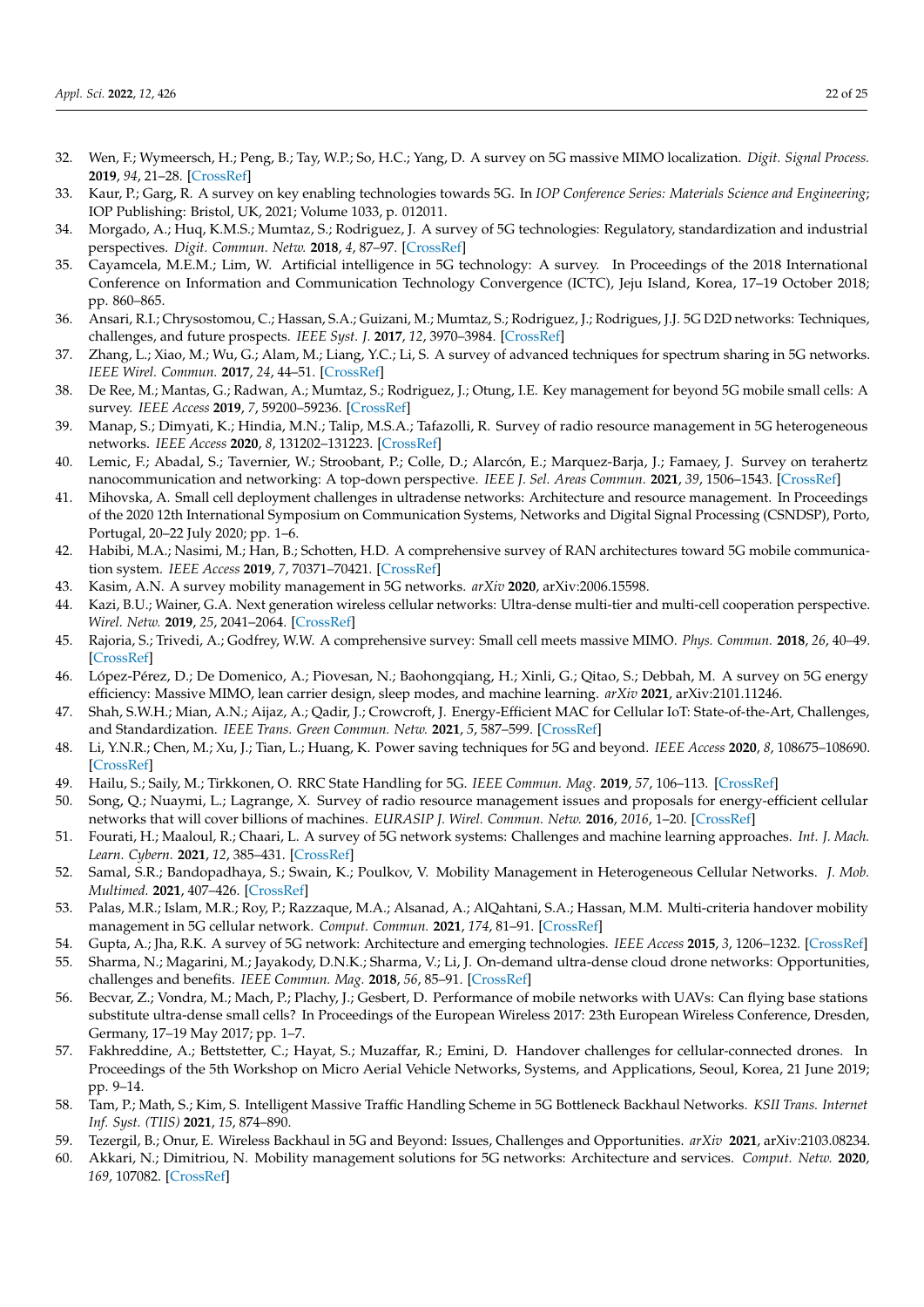- <span id="page-22-0"></span>61. Stamou, A.; Dimitriou, N.; Kontovasilis, K.; Papavassiliou, S. Autonomic handover management for heterogeneous networks in a future internet context: A survey. *IEEE Commun. Surv. Tutor.* **2019**, *21*, 3274–3297. [\[CrossRef\]](http://dx.doi.org/10.1109/COMST.2019.2916188)
- <span id="page-22-1"></span>62. Angjo, J.; Shayea, I.; Ergen, M.; Mohamad, H.; Alhammadi, A.; Daradkeh, Y.I. Handover Management of Drones in Future Mobile Networks: 6G Technologies. *IEEE Access* **2021**, *9*, 12803–12823. [\[CrossRef\]](http://dx.doi.org/10.1109/ACCESS.2021.3051097)
- <span id="page-22-2"></span>63. Geraci, G.; Garcia-Rodriguez, A.; Giordano, L.G.; López-Pérez, D.; Björnson, E. Understanding UAV cellular communications: From existing networks to massive MIMO. *IEEE Access* **2018**, *6*, 67853–67865. [\[CrossRef\]](http://dx.doi.org/10.1109/ACCESS.2018.2876700)
- <span id="page-22-3"></span>64. Ivancic, W.D.; Kerczewski, R.J.; Murawski, R.W.; Matheou, K.; Downey, A.N. Flying drones beyond visual line of sight using 4g LTE: Issues and concerns. In Proceedings of the 2019 Integrated Communications, Navigation and Surveillance Conference (ICNS), Washington, DC, USA, 9–11 April 2019; pp. 1–13.
- <span id="page-22-4"></span>65. Fotouhi, A.; Qiang, H.; Ding, M.; Hassan, M.; Giordano, L.G.; Garcia-Rodriguez, A.; Yuan, J. Survey on UAV cellular communications: Practical aspects, standardization advancements, regulation, and security challenges. *IEEE Commun. Surv. Tutor.* **2019**, *21*, 3417–3442. [\[CrossRef\]](http://dx.doi.org/10.1109/COMST.2019.2906228)
- <span id="page-22-5"></span>66. Zhang, S.; Zhu, D.; Wang, Y. A survey on space-aerial-terrestrial integrated 5G networks. *Comput. Netw.* **2020**, *174*, 107212. [\[CrossRef\]](http://dx.doi.org/10.1016/j.comnet.2020.107212)
- <span id="page-22-6"></span>67. Mishra, D.; Natalizio, E. A survey on cellular-connected UAVs: Design challenges, enabling 5G/B5G innovations, and experimental advancements. *Comput. Netw.* **2020**, *182*, 107451. [\[CrossRef\]](http://dx.doi.org/10.1016/j.comnet.2020.107451)
- <span id="page-22-7"></span>68. Al-Turjman, F.; Ever, E.; Zahmatkesh, H. Small cells in the forthcoming 5G/IoT: Traffic modelling and deployment overview. *IEEE Commun. Surv. Tutor.* **2018**, *21*, 28–65. [\[CrossRef\]](http://dx.doi.org/10.1109/COMST.2018.2864779)
- <span id="page-22-8"></span>69. Platzgummer, V.; Raida, V.; Krainz, G.; Svoboda, P.; Lerch, M.; Rupp, M. UAV-based coverage measurement method for 5G. In Proceedings of the 2019 IEEE 90th Vehicular Technology Conference (VTC2019-Fall), Honolulu, HI, USA, 22–25 September 2019; pp. 1–6.
- <span id="page-22-9"></span>70. Huang, W.; Zhang, H.; Zhou, M. Analysis of handover probability based on equivalent model for 3D UAV networks. In Proceedings of the 2019 IEEE 30th Annual International Symposium on Personal, Indoor and Mobile Radio Communications (PIMRC), Istanbul, Turkey, 8–11 September 2019; pp. 1–6.
- <span id="page-22-10"></span>71. Sanusi, J.; Aibinu, A.M.; Adeshina, S.; Koyunlu, G.; Idris, S. Review of Handover in Li-Fi and Wi-Fi Networks. In Proceedings of the International Conference on Computer Networks and Inventive Communication Technologies, Coimbatore, India, 23–24 May 2019; pp. 955–964.
- <span id="page-22-11"></span>72. Xu, Y.; Gui, G.; Gacanin, H.; Adachi, F. A survey on resource allocation for 5G heterogeneous networks: Current research, future trends and challenges. *IEEE Commun. Surv. Tutor.* **2021**, 668–695. [\[CrossRef\]](http://dx.doi.org/10.1109/COMST.2021.3059896)
- <span id="page-22-12"></span>73. Chen, S.; Qin, F.; Hu, B.; Li, X.; Chen, Z. User-centric ultra-dense networks for 5G: Challenges, methodologies, and directions. *IEEE Wirel. Commun.* **2016**, *23*, 78–85. [\[CrossRef\]](http://dx.doi.org/10.1109/MWC.2016.7462488)
- <span id="page-22-13"></span>74. Rajinikanth, E.; Jayashri, S. Interoperability in heterogeneous wireless networks using fis-enn vertical handover model. *Wirel. Pers. Commun.* **2019**, *108*, 345–361. [\[CrossRef\]](http://dx.doi.org/10.1007/s11277-019-06406-x)
- <span id="page-22-14"></span>75. Selvi, M.P.; Sendhilnathan, S. Fuzzy based Mobility management in 4G wireless Networks. *Braz. Arch. Biol. Technol.* **2016**, *59*. [\[CrossRef\]](http://dx.doi.org/10.1590/1678-4324-2016161047)
- <span id="page-22-15"></span>76. Chang, S.; Li, G.; Zhao, J.; Wu, J.; Zhang, B. Individualized optimization of handover parameters in 5G (NR) indoor and outdoor co-frequency scenarios. In Proceedings of the 2021 IEEE International Conference on Consumer Electronics and Computer Engineering (ICCECE), Guangzhou, China, 15–17 January 2021; pp. 59–66.
- <span id="page-22-16"></span>77. Chattate, I.; Bakkoury, J.; Khiat, A.; El Khaili, M. Overview on technology of vertical handover and MIH architecture. In Proceedings of the 2016 4th IEEE International Colloquium on Information Science and Technology (CiSt), Tangier, Morocco, 24–26 October 2016; pp. 31–34.
- <span id="page-22-17"></span>78. Ahmed, A.; Boulahia, L.M.; Gaiti, D. Enabling vertical handover decisions in heterogeneous wireless networks: A state-of-the-art and a classification. *IEEE Commun. Surv. Tutor.* **2013**, *16*, 776–811. [\[CrossRef\]](http://dx.doi.org/10.1109/SURV.2013.082713.00141)
- <span id="page-22-18"></span>79. Yi, F.; Fu, W.; Liang, H. Model-based reinforcement learning: A survey. In Proceedings of the International Conference on Electronic Business (ICEB), Guilin, China, 2–6 December 2018; pp. 2–6.
- <span id="page-22-19"></span>80. Kumar, D.P.; Amgoth, T.; Annavarapu, C.S.R. Machine learning algorithms for wireless sensor networks: A survey. *Inf. Fusion* **2019**, *49*, 1–25. [\[CrossRef\]](http://dx.doi.org/10.1016/j.inffus.2018.09.013)
- <span id="page-22-20"></span>81. Ravishankar, N.; Vijayakumar, M. Reinforcement learning algorithms: Survey and classification. *Indian J. Sci. Technol.* **2017**, *10*, 1–8. [\[CrossRef\]](http://dx.doi.org/10.17485/ijst/2017/v10i1/109385)
- <span id="page-22-21"></span>82. Tanveer, J.; Haider, A.; Ali, R.; Kim, A. Reinforcement Learning-Based Optimization for Drone Mobility in 5G and Beyond Ultra-Dense Networks. *CMC-Comput. Mater. Contin.* **2021**, *68*, 3807–3823. [\[CrossRef\]](http://dx.doi.org/10.32604/cmc.2021.016087)
- <span id="page-22-22"></span>83. Van Otterlo, M.; Wiering, M. Reinforcement learning and markov decision processes. In *Reinforcement Learning*; Springer: Berlin/Heidelberg, Germany, 2012; pp. 3–42.
- <span id="page-22-23"></span>84. Van Engelen, J.E.; Hoos, H.H. A survey on semi-supervised learning. *Mach. Learn.* **2020**, *109*, 373–440. [\[CrossRef\]](http://dx.doi.org/10.1007/s10994-019-05855-6)
- <span id="page-22-24"></span>85. Pouyanfar, S.; Sadiq, S.; Yan, Y.; Tian, H.; Tao, Y.; Reyes, M.P.; Shyu, M.L.; Chen, S.C.; Iyengar, S.S. A survey on deep learning: Algorithms, techniques, and applications. *ACM Comput. Surv. (CSUR)* **2018**, *51*, 1–36. [\[CrossRef\]](http://dx.doi.org/10.1145/3150226)
- <span id="page-22-25"></span>86. Abiodun, O.I.; Jantan, A.; Omolara, A.E. Kemi Victoria Dada, Nachaat AbdElatif Mohamed, and Humaira Arshad. *State Art Artif. Neural Netw. Appl. A Surv. Heliyon* **2018**, *4*, e00938.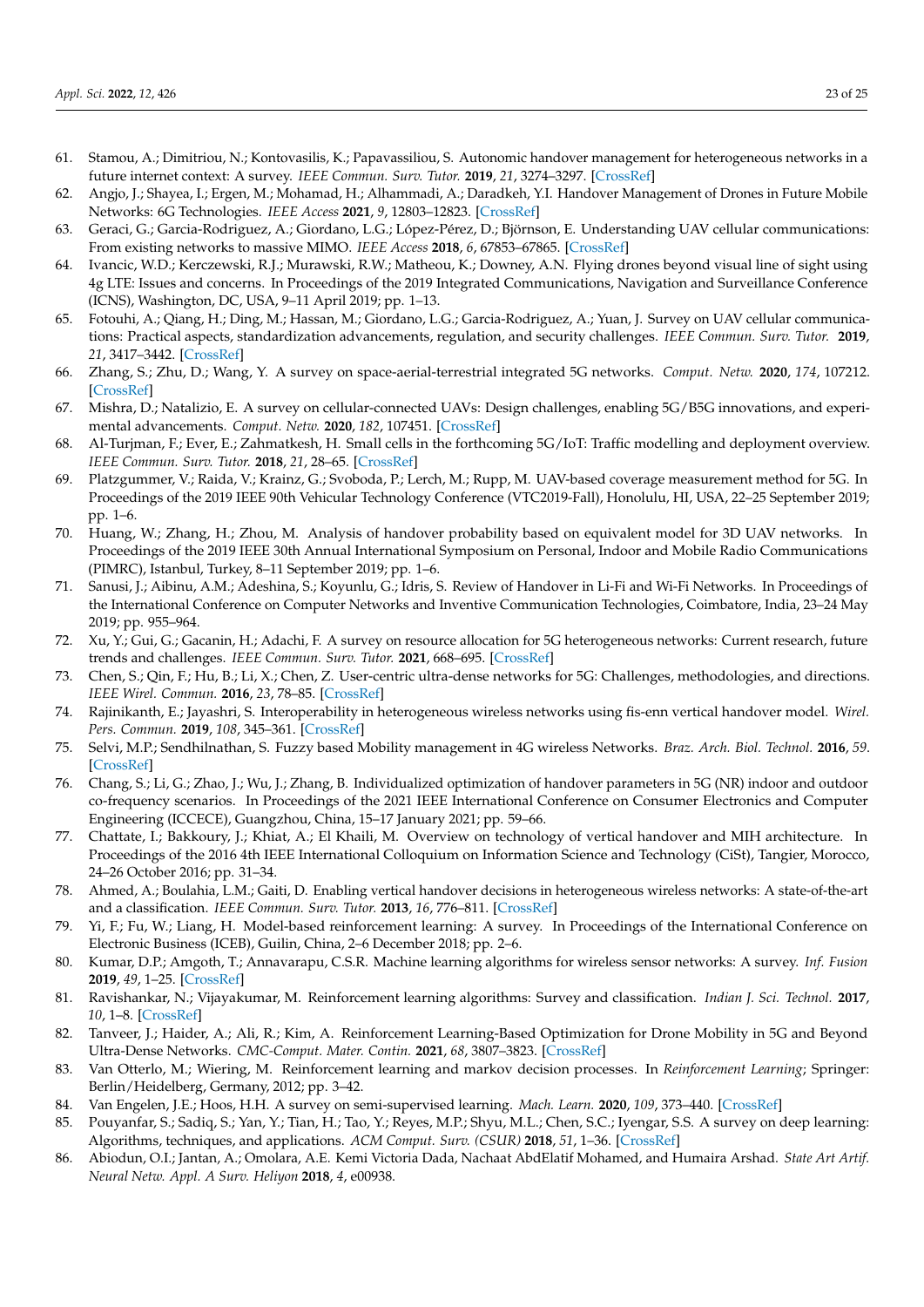- <span id="page-23-0"></span>87. Arulkumaran, K.; Deisenroth, M.P.; Brundage, M.; Bharath, A.A. A brief survey of deep reinforcement learning. *arXiv* **2017**, arXiv:1708.05866.
- <span id="page-23-1"></span>88. Ankile, L.L.; Heggland, M.F.; Krange, K. Deep Convolutional Neural Networks: A survey of the foundations, selected improvements, and some current applications. *arXiv* **2020**, arXiv:2011.12960.
- <span id="page-23-2"></span>89. Tang, C.; Chen, X.; Chen, Y.; Li, Z. A MDP-based network selection scheme in 5G ultra-dense network. In Proceedings of the 2018 IEEE 24th International Conference on Parallel and Distributed Systems (ICPADS), Singapore, 11–13 December 2018; pp. 823–830.
- <span id="page-23-3"></span>90. Mohammed, T.; Albeshri, A.; Katib, I.; Mehmood, R. UbiPriSEQ—Deep reinforcement learning to manage privacy, security, energy, and QoS in 5G IoT hetnets. *Appl. Sci.* **2020**, *10*, 7120. [\[CrossRef\]](http://dx.doi.org/10.3390/app10207120)
- <span id="page-23-4"></span>91. Tang, F.; Zhou, Y.; Kato, N. Deep reinforcement learning for dynamic uplink/downlink resource allocation in high mobility 5G HetNet. *IEEE J. Sel. Areas Commun.* **2020**, *38*, 2773–2782. [\[CrossRef\]](http://dx.doi.org/10.1109/JSAC.2020.3005495)
- <span id="page-23-5"></span>92. Elsayed, M.; Erol-Kantarci, M. AI-enabled future wireless networks: Challenges, opportunities, and open issues. *IEEE Veh. Technol. Mag.* **2019**, *14*, 70–77. [\[CrossRef\]](http://dx.doi.org/10.1109/MVT.2019.2919236)
- <span id="page-23-6"></span>93. Tang, F.; Kawamoto, Y.; Kato, N.; Liu, J. Future intelligent and secure vehicular network toward 6G: Machine-learning approaches. *Proc. IEEE* **2019**, *108*, 292–307. [\[CrossRef\]](http://dx.doi.org/10.1109/JPROC.2019.2954595)
- <span id="page-23-7"></span>94. Arulkumaran, K.; Deisenroth, M.P.; Brundage, M.; Bharath, A.A. Deep reinforcement learning: A brief survey. *IEEE Signal Process. Mag.* **2017**, *34*, 26–38. [\[CrossRef\]](http://dx.doi.org/10.1109/MSP.2017.2743240)
- <span id="page-23-8"></span>95. Liu, J.; Gu, X.; Liu, S. Reinforcement learning with world model. *arXiv* **2019**, arXiv:1908.11494.
- <span id="page-23-9"></span>96. Wirth, C.; Akrour, R.; Neumann, G.; Fürnkranz, J. A survey of preference-based reinforcement learning methods. *J. Mach. Learn. Res.* **2017**, *18*, 1–46.
- <span id="page-23-10"></span>97. Nguyen, M.T.; Kwon, S. Machine Learning–Based Mobility Robustness Optimization Under Dynamic Cellular Networks. *IEEE Access* **2021**, 77830–77844. [\[CrossRef\]](http://dx.doi.org/10.1109/ACCESS.2021.3083554)
- <span id="page-23-11"></span>98. Mwanje, S.S.; Schmelz, L.C.; Mitschele-Thiel, A. Cognitive cellular networks: A Q-learning framework for self-organizing networks. *IEEE Trans. Netw. Serv. Manag.* **2016**, *13*, 85–98. [\[CrossRef\]](http://dx.doi.org/10.1109/TNSM.2016.2522080)
- <span id="page-23-12"></span>99. Hashemi, S.A.; Farrokhi, H. Mobility robustness optimization and load balancing in self-organized cellular networks: Towards cognitive network management. *J. Intell. Fuzzy Syst.* **2020**, *38*, 3285–3300. [\[CrossRef\]](http://dx.doi.org/10.3233/JIFS-191558)
- <span id="page-23-13"></span>100. Koda, Y.; Yamamoto, K.; Nishio, T.; Morikura, M. Reinforcement learning based predictive handover for pedestrian-aware mmWave networks. In Proceedings of the IEEE INFOCOM 2018-IEEE Conference on Computer Communications Workshops (INFOCOM WKSHPS), Honolulu, HI, USA, 15–19 April 2018; pp. 692–697.
- <span id="page-23-14"></span>101. Lee, C.; Cho, H.; Song, S.; Chung, J.M. Prediction-based conditional handover for 5G mm-Wave networks: A deep-learning approach. *IEEE Veh. Technol. Mag.* **2020**, *15*, 54–62. [\[CrossRef\]](http://dx.doi.org/10.1109/MVT.2019.2959065)
- <span id="page-23-15"></span>102. Yan, L.; Ding, H.; Zhang, L.; Liu, J.; Fang, X.; Fang, Y.; Xiao, M.; Huang, X. Machine learning-based handovers for sub-6 GHz and mmWave integrated vehicular networks. *IEEE Trans. Wirel. Commun.* **2019**, *18*, 4873–4885. [\[CrossRef\]](http://dx.doi.org/10.1109/TWC.2019.2930193)
- <span id="page-23-16"></span>103. Wang, C.; Ma, L.; Li, R.; Durrani, T.S.; Zhang, H. Exploring trajectory prediction through machine learning methods. *IEEE Access* **2019**, *7*, 101441–101452. [\[CrossRef\]](http://dx.doi.org/10.1109/ACCESS.2019.2929430)
- <span id="page-23-17"></span>104. Li, J.; Zhang, X.; Zhang, J.; Wu, J.; Sun, Q.; Xie, Y. Deep Reinforcement Learning-Based Mobility-Aware Robust Proactive Resource Allocation in Heterogeneous Networks. *IEEE Trans. Cogn. Commun. Netw.* **2020**, *6*, 408–421. [\[CrossRef\]](http://dx.doi.org/10.1109/TCCN.2019.2954396)
- <span id="page-23-18"></span>105. Bahra, N.; Pierre, S. A Hybrid User Mobility Prediction Approach for Handover Management in Mobile Networks. *Telecom* **2021**, *2*, 199–212. [\[CrossRef\]](http://dx.doi.org/10.3390/telecom2020013)
- <span id="page-23-19"></span>106. Shi, Z.; Xu, M.; Pan, Q.; Yan, B.; Zhang, H. LSTM-based flight trajectory prediction. In Proceedings of the 2018 International Joint Conference on Neural Networks (IJCNN), Rio de Janeiro, Brazil, 8–13 July 2018; pp. 1–8.
- <span id="page-23-20"></span>107. Xu, J.; Zhao, J.; Zhou, R.; Liu, C.; Zhao, P.; Zhao, L. Predicting destinations by a deep learning based approach. *IEEE Trans. Knowl. Data Eng.* **2021**, *33*, 651–666. [\[CrossRef\]](http://dx.doi.org/10.1109/TKDE.2019.2932984)
- <span id="page-23-21"></span>108. Bahra, N.; Pierre, S. RNN-Based User Trajectory Prediction Using a Preprocessed Dataset. In Proceedings of the 2020 16th International Conference on Wireless and Mobile Computing, Networking and Communications (WiMob), Thessaloniki, Greece, 12–14 October 2020; pp. 1–6.
- <span id="page-23-22"></span>109. Sun, L.; Yan, Z.; Mellado, S.M.; Hanheide, M.; Duckett, T. 3DOF pedestrian trajectory prediction learned from long-term autonomous mobile robot deployment data. In Proceedings of the 2018 IEEE International Conference on Robotics and Automation (ICRA), Brisbane, Australia, 21–25 May 2018; pp. 5942–5948.
- <span id="page-23-23"></span>110. Ozturk, M.; Gogate, M.; Onireti, O.; Adeel, A.; Hussain, A.; Imran, M.A. A novel deep learning driven, low-cost mobility prediction approach for 5G cellular networks: The case of the Control/Data Separation Architecture (CDSA). *Neurocomputing* **2019**, *358*, 479–489. [\[CrossRef\]](http://dx.doi.org/10.1016/j.neucom.2019.01.031)
- <span id="page-23-24"></span>111. Alrabeiah, M.; Alkhateeb, A. Deep learning for mmWave beam and blockage prediction using sub-6 GHz channels. *IEEE Trans. Commun.* **2020**, *68*, 5504–5518. [\[CrossRef\]](http://dx.doi.org/10.1109/TCOMM.2020.3003670)
- <span id="page-23-25"></span>112. Wang, Z.; Li, L.; Xu, Y.; Tian, H.; Cui, S. Handover control in wireless systems via asynchronous multiuser deep reinforcement learning. *IEEE Internet Things J.* **2018**, *5*, 4296–4307. [\[CrossRef\]](http://dx.doi.org/10.1109/JIOT.2018.2848295)
- <span id="page-23-26"></span>113. Medeiros, I.; Pacheco, L.; Rosário, D.; Both, C.; Nobre, J.; Cerqueira, E.; Granville, L. Quality of experience and quality of service-aware handover for video transmission in heterogeneous networks. *Int. J. Netw. Manag.* **2019**, *31*, e2064. [\[CrossRef\]](http://dx.doi.org/10.1002/nem.2064)
- <span id="page-23-27"></span>114. Shayea, I.; Ergen, M.; Azmi, M.H.; Çolak, S.A.; Nordin, R.; Daradkeh, Y.I. Key challenges, drivers and solutions for mobility management in 5g networks: A survey. *IEEE Access* **2020**, *8*, 172534–172552. [\[CrossRef\]](http://dx.doi.org/10.1109/ACCESS.2020.3023802)